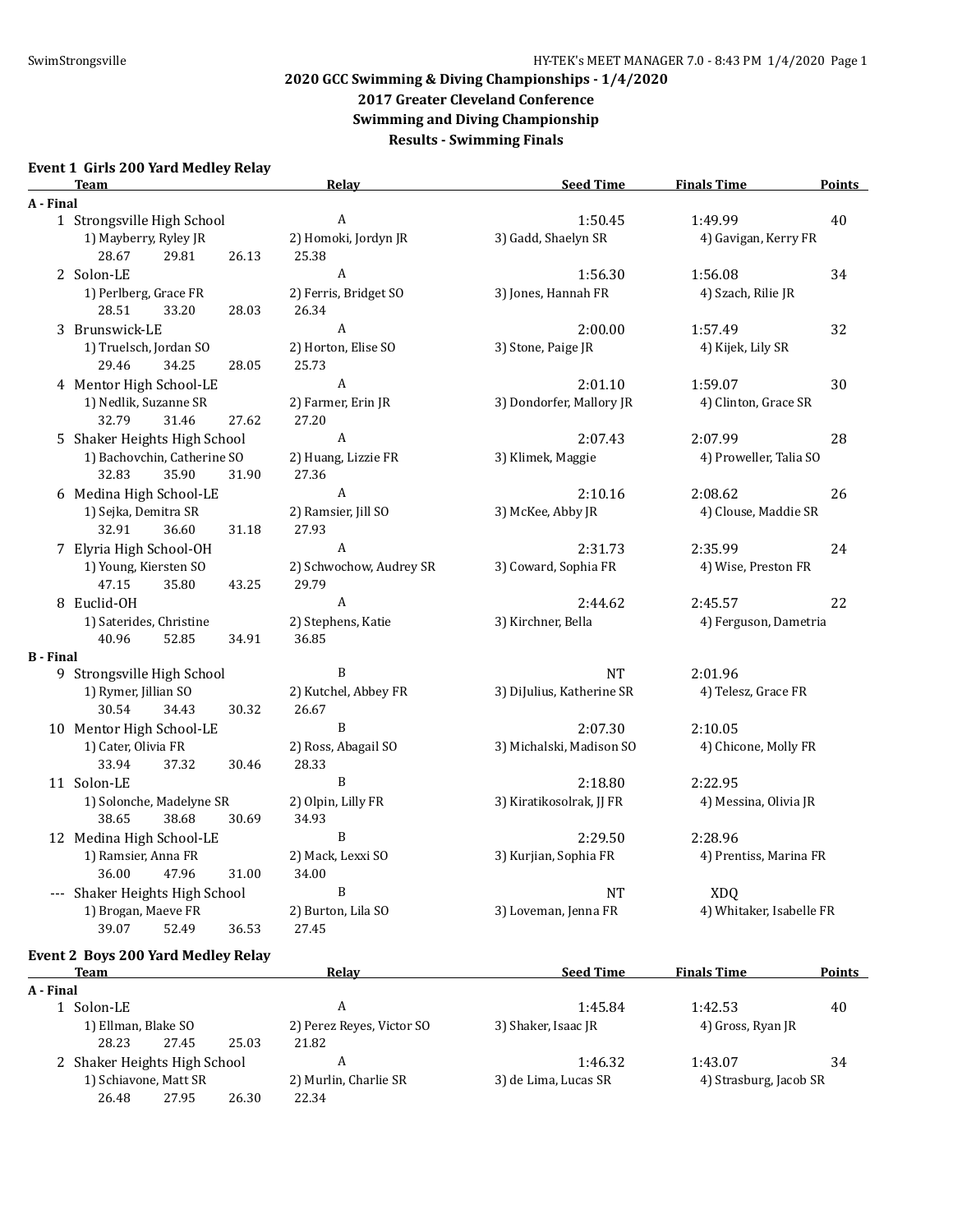# **2017 Greater Cleveland Conference**

**Swimming and Diving Championship**

**Results - Swimming Finals**

#### **A - Final ... (Event 2 Boys 200 Yard Medley Relay)**

|                  | <b>Team</b>                    |                           |       | Relay                  | <b>Seed Time</b>       | <b>Finals Time</b>      | <b>Points</b> |
|------------------|--------------------------------|---------------------------|-------|------------------------|------------------------|-------------------------|---------------|
|                  | 3 Strongsville High School     |                           |       | A                      | 1:42.16                | 1:43.99                 | 32            |
|                  | 1) Painter, Gibson FR          |                           |       | 2) Bruening, Noah JR   | 3) Begany, Nick FR     | 4) Gadd, Colin SO       |               |
|                  | 27.15                          | 28.91                     | 24.83 | 23.10                  |                        |                         |               |
|                  | 4 Brunswick-LE                 |                           |       | $\mathbf{A}$           | 2:09.00                | 1:54.08                 | 30            |
|                  |                                | 1) Ghilezan, Sebastian FR |       | 2) Wickes, Nolan FR    | 3) Ruffner, Kyle SR    | 4) Polojack, Gage SR    |               |
|                  | 29.02                          | 35.36                     | 26.83 | 22.87                  |                        |                         |               |
|                  | 5 Medina High School-LE        |                           |       | A                      | 1:45.81                | 1:54.40                 | 28            |
|                  | 1) Kerrigan, Brian FR          |                           |       | 2) Gabrielsen, Max SO  | 3) Gordon, Kaden SO    | 4) Hiller, Max SO       |               |
|                  | 27.81                          | 31.83                     | 29.14 | 25.62                  |                        |                         |               |
|                  | 6 Mentor High School-LE        |                           |       | A                      | 1:51.15                | 1:55.48                 | 26            |
|                  | 1) Hoellein, Declan SO         |                           |       | 2) Tackett, Conner JR  | 3) Gravius, Ryan FR    | 4) Thompson, Eric SR    |               |
|                  | 31.30                          | 30.56                     | 28.80 | 24.82                  |                        |                         |               |
| <b>B</b> - Final |                                |                           |       |                        |                        |                         |               |
| 9.               | Strongsville High School       |                           |       | B                      | <b>NT</b>              | 1:55.76                 |               |
|                  | 1) Canonico, Kyle SO           |                           |       | 2) Seghy, Alex SO      | 3) Mayberry, Conlan FR | 4) Holka, Ethan JR      |               |
|                  | 30.72                          | 32.77                     | 27.64 | 24.63                  |                        |                         |               |
|                  | 10 Mentor High School-LE       |                           |       | B                      | 2:03.71                | 2:03.99                 |               |
|                  | 1) Pfeifer, Graham JR          |                           |       | 2) Coleman, Caden FR   | 3) Rogonjic, Owen FR   | 4) Gallagher, Andrew SR |               |
|                  | 32.92                          | 35.37                     | 30.60 | 25.10                  |                        |                         |               |
|                  | 11 Medina High School-LE       |                           |       | B                      | 2:00.40                | 2:09.49                 |               |
|                  |                                | 1) Walburn, Christian JR  |       | 2) Cifranic, Fulton SO | 3) Hurst, Eric FR      | 4) Wilkinson, Jacob SO  |               |
|                  | 31.05                          | 37.30                     | 29.94 | 31.20                  |                        |                         |               |
|                  | 12 Solon-LE                    |                           |       | B                      | 2:14.64                | 2:12.88                 |               |
|                  | 1) Jaladi, Sashank FR          |                           |       | 2) Poduska, Henry FR   | 3) Mattu, Michael JR   | 4) Penumudy, Akhil SO   |               |
|                  | 33.06                          | 37.43                     | 32.02 | 30.37                  |                        |                         |               |
|                  | --- Shaker Heights High School |                           |       | B                      | <b>NT</b>              | X2:08.39                |               |
|                  |                                |                           |       | 2) Maytin, Avery SO    | 3) Schiavone, Ben FR   | 4) Chapnck, Oscar SO    |               |
|                  | 31.99                          | 35.44                     | 30.59 | 30.37                  |                        |                         |               |
|                  |                                |                           |       |                        |                        |                         |               |

# **Event 3 Girls 200 Yard Freestyle**

|           | <b>Name</b>          |       | Yr School                         | <b>Prelim Time</b> | <b>Finals Time</b> | <b>Points</b> |
|-----------|----------------------|-------|-----------------------------------|--------------------|--------------------|---------------|
| A - Final |                      |       |                                   |                    |                    |               |
|           | 1 Carlson, Annika    |       | SR Mentor High School-LE          | 2:05.14            | 2:02.17            | 20            |
|           | 28.20<br>31.21       | 31.72 | 31.04                             |                    |                    |               |
|           | 2 Stump, Kate        |       | IR Medina High School-LE          | 2:01.92            | 2:02.21            | 17            |
|           | 28.15<br>30.68       | 31.71 | 31.67                             |                    |                    |               |
|           | 3 Mastandrea, Summer |       | SR Mentor High School-LE          | 2:05.17            | 2:02.85            | 16            |
|           | 28.61<br>30.90       | 31.87 | 31.47                             |                    |                    |               |
|           | 4 Miller, Jordyn     |       | SO Strongsville High School       | 2:11.02            | 2:04.23            | 15            |
|           | 28.13<br>31.47       | 32.86 | 31.77                             |                    |                    |               |
|           | 5 Seghy, Bridget     |       | SR Strongsville High School       | 2:08.00            | 2:04.28            | 14            |
|           | 28.32<br>31.68       | 32.20 | 32.08                             |                    |                    |               |
|           | 6 DiMatteo, Alexis   |       | JR Solon-LE                       | 2:14.79            | 2:05.98            | 13            |
|           | 28.75<br>32.08       | 32.98 | 32.17                             |                    |                    |               |
|           | 7 Ferris, Bridget    |       | SO Solon-LE                       | 2:09.07            | 2:06.67            | 12            |
|           | 28.59<br>31.85       | 33.72 | 32.51                             |                    |                    |               |
| 8         | Wallace, Lexi        |       | SR Brunswick-LE                   | 2:06.44            | 2:07.15            | 11            |
|           | 28.74<br>31.80       | 33.16 | 33.45                             |                    |                    |               |
|           | 9 Shaker, Ava        |       | FR Solon-LE                       | 2:11.31            | 2:07.96            | 9             |
|           | 29.81<br>32.24       | 33.48 | 32.43                             |                    |                    |               |
|           | 10 Proweller, Talia  |       | Shaker Heights High School<br>SO. | 2:09.79            | 2:10.14            | 7             |
|           | 29.47<br>32.84       | 34.42 | 33.41                             |                    |                    |               |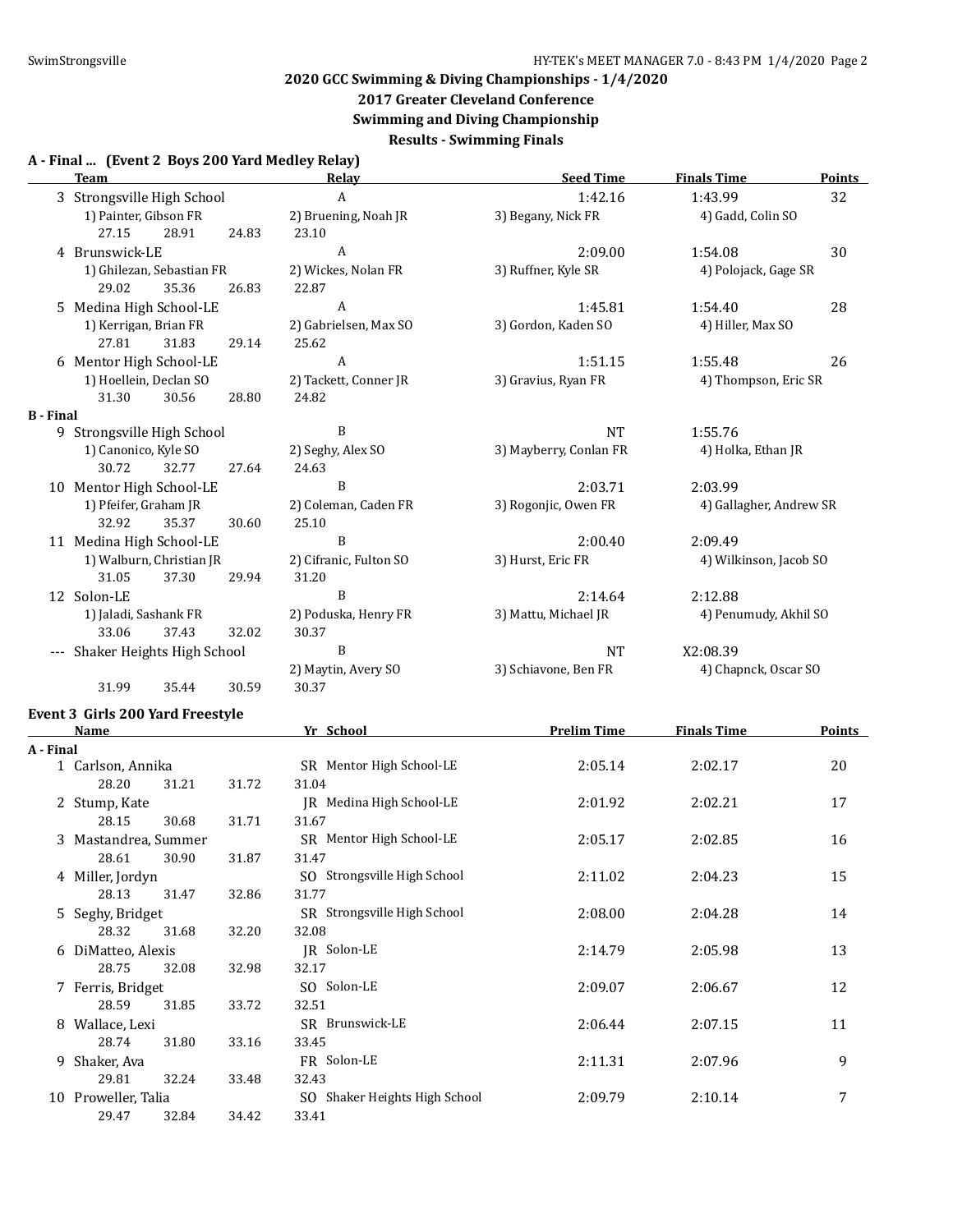**2017 Greater Cleveland Conference**

**Swimming and Diving Championship**

**Results - Swimming Finals**

|                  | Name                                   |       | Yr School                              | <b>Prelim Time</b> | <b>Finals Time</b> | <b>Points</b> |
|------------------|----------------------------------------|-------|----------------------------------------|--------------------|--------------------|---------------|
| <b>B</b> - Final |                                        |       |                                        |                    |                    |               |
|                  | 11 Simonelli, Bay<br>31.00<br>34.34    | 35.57 | FR Shaker Heights High School<br>34.65 | 2:16.95            | 2:15.56            | 6             |
|                  | 12 Locigno, Cayla                      |       | SO Strongsville High School            | 2:23.64            | 2:16.41            | 5             |
|                  | 30.49<br>34.83                         | 36.42 | 34.67                                  |                    |                    |               |
|                  | 13 Molyneaux, Kate                     |       | FR Solon-LE                            | 2:22.58            | 2:17.65            | 4             |
|                  | 31.12<br>35.37                         | 36.77 | 34.39                                  |                    |                    |               |
|                  | 14 Jones, Gabby                        |       | FR Strongsville High School            | 2:21.47            | 2:17.70            | 3             |
|                  | 30.00<br>34.52                         | 37.72 | 35.46                                  |                    |                    |               |
|                  | 15 Finnegan, Maggie                    |       | JR Mentor High School-LE               | 2:26.30            | 2:23.04            | 2             |
|                  | 32.51<br>36.58                         | 37.52 | 36.43                                  |                    |                    |               |
|                  | 16 Malone, Helen                       |       | SO Shaker Heights High School          | 2:27.00            | 2:25.99            | $\mathbf{1}$  |
|                  | 32.28<br>37.95                         | 38.09 | 37.67                                  |                    |                    |               |
|                  | 17 Kaczmarski, Bri                     |       | FR Brunswick-LE                        | 2:29.07            | 2:27.09            |               |
|                  | 33.77<br>37.59                         | 38.06 | 37.67                                  |                    |                    |               |
|                  | 18 Mack, Lexxi                         |       | SO Medina High School-LE               | 2:33.78            | 2:28.30            |               |
|                  | 34.08<br>38.14                         | 38.57 | 37.51                                  |                    |                    |               |
|                  | 19 McKee, Abby                         |       | JR Medina High School-LE               | 2:29.26            | 2:30.09            |               |
|                  | 33.26<br>38.17                         | 40.62 | 38.04                                  |                    |                    |               |
|                  | 20 Kirkner, JoJo                       |       | SR Mentor High School-LE               | 2:36.44            | 2:30.17            |               |
|                  | 33.36<br>38.90                         | 39.46 | 38.45                                  |                    |                    |               |
|                  | <b>Event 4 Boys 200 Yard Freestyle</b> |       |                                        |                    |                    |               |
|                  | Name                                   |       | Yr School                              | <b>Prelim Time</b> | <b>Finals Time</b> | <b>Points</b> |
| A - Final        |                                        |       |                                        |                    |                    |               |
|                  | 1 Tavens, Henry                        |       | SO Solon-LE                            | 1:52.71            | 1:47.18            | 20            |
|                  | 24.88<br>27.00                         | 27.87 | 27.43                                  |                    |                    |               |
|                  | 2 Bottoni, Dominick                    |       | SR Medina High School-LE               | 1:51.89            | 1:48.58            | 17            |
|                  | 24.35<br>27.21                         | 28.49 | 28.53                                  |                    |                    |               |
|                  | 3 Ellman, Blake                        |       | SO Solon-LE                            | 1:55.18            | 1:51.22            | 16            |
|                  | 25.92<br>27.96                         | 28.85 | 28.49                                  |                    |                    |               |
|                  | 4 Tome, Lucas                          |       | SO Medina High School-LE               | 1:56.09            | 1:53.63            | 15            |
|                  | 26.16<br>28.89                         | 29.65 | 28.93                                  |                    |                    |               |
|                  | 5 Poggio, Nico                         |       | SR Shaker Heights High School          | 1:56.69            | 1:54.53            | 14            |
|                  | 26.22<br>29.45                         | 29.58 | 29.28                                  |                    |                    |               |
|                  | 6 Bruening, Noah                       |       | JR Strongsville High School            | 1:56.09            | 1:54.81            | 13            |
|                  | 25.69<br>28.93                         | 30.29 | 29.90                                  |                    |                    |               |
|                  | 7 Gadd, Colin                          |       | SO Strongsville High School            | 1:59.01            | 1:54.95            | 12            |
|                  | 26.09<br>29.77                         | 29.94 | 29.15                                  |                    |                    |               |
|                  | 8 Griffiths, Gabe                      |       | FR Strongsville High School            | 1:58.32            | 1:57.18            | 11            |
|                  | 26.17<br>29.48                         | 30.76 | 30.77                                  |                    |                    |               |
|                  | 9 Ruffner, Kyle                        |       | SR Brunswick-LE                        | 2:00.01            | 2:00.60            | 9             |
|                  | 27.65<br>30.30                         | 31.60 | 31.05                                  |                    |                    |               |
|                  | 10 de Lima, Lucas                      |       | SR Shaker Heights High School          | 2:00.15            | 2:01.02            | 7             |
|                  | 27.19<br>30.37                         | 31.34 | 32.12                                  |                    |                    |               |
| <b>B</b> - Final |                                        |       |                                        |                    |                    |               |
|                  | 11 Thompson, Eric                      |       | SR Mentor High School-LE               | 2:00.37            | 1:57.89            | 6             |
|                  | 27.47<br>29.02                         | 31.30 | 30.10                                  |                    |                    |               |
|                  | 12 Yazhbin, Andre                      |       | JR Solon-LE                            | 2:03.09            | 1:57.93            | 5             |
|                  | 27.74<br>30.15                         | 30.51 | 29.53                                  |                    |                    |               |
|                  | 13 Meyer, Kevin                        |       | SO Mentor High School-LE               | 2:00.74            | 2:00.50            | 4             |
|                  | 27.64<br>30.59                         | 31.51 | 30.76                                  |                    |                    |               |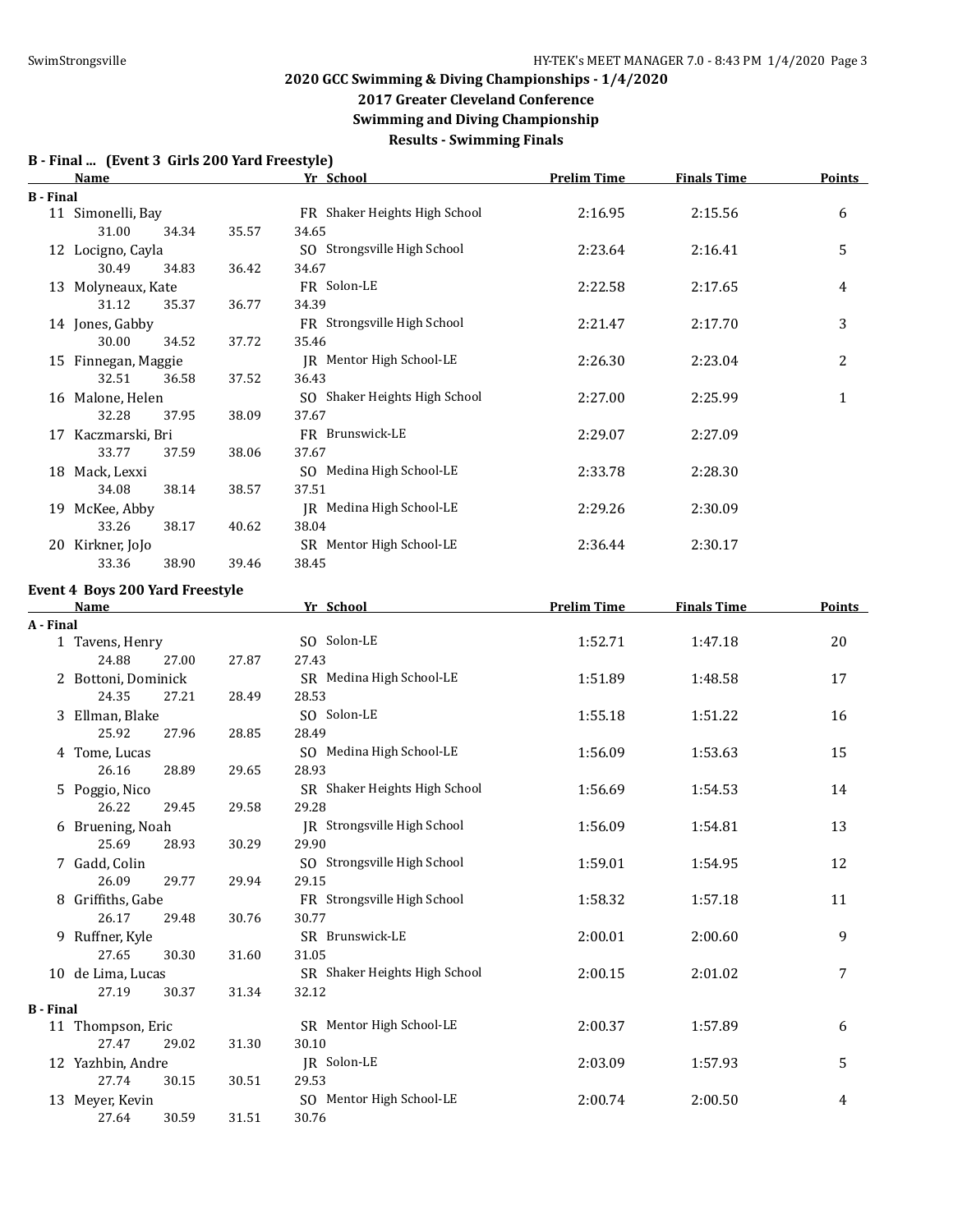## **2017 Greater Cleveland Conference**

**Swimming and Diving Championship**

**Results - Swimming Finals**

### **B - Final ... (Event 4 Boys 200 Yard Freestyle)**

|                  | Name                                      |       | Yr School                                   | <b>Prelim Time</b> | <b>Finals Time</b> | <b>Points</b> |
|------------------|-------------------------------------------|-------|---------------------------------------------|--------------------|--------------------|---------------|
|                  | 14 Gabrielsen, Max<br>27.68<br>31.34      | 31.96 | SO Medina High School-LE<br>31.71           | 2:03.25            | 2:02.69            | 3             |
|                  | 15 Underhill, Noah<br>27.88<br>30.75      | 32.12 | SR Elyria High School-OH<br>31.99           | 2:03.53            | 2:02.74            | 2             |
|                  | 16 Snell, Matthew<br>27.89<br>31.27       | 32.46 | <b>IR</b> Strongsville High School<br>32.26 | 2:07.15            | 2:03.88            | $\mathbf{1}$  |
|                  | 17 Hobson, Na'Im<br>28.02<br>32.01        | 33.93 | Euclid-OH<br>33.69                          | 2:09.90            | 2:07.65            |               |
|                  | 18 Hurst, Eric<br>32.54<br>28.43          | 33.85 | FR Medina High School-LE<br>33.80           | 2:08.89            | 2:08.62            |               |
|                  | 19 Kaplevatsky, Ben<br>30.12<br>33.84     | 35.18 | JR Solon-LE<br>34.90                        | 2:11.84            | 2:14.04            |               |
|                  | 20 Schiavone, Ben<br>31.48<br>35.85       | 37.99 | FR Shaker Heights High School<br>37.81      | 2:24.42            | 2:23.13            |               |
|                  | Event 5 Girls 200 Yard IM<br>Name         |       | Yr School                                   | <b>Prelim Time</b> | <b>Finals Time</b> | Points        |
| A - Final        |                                           |       |                                             |                    |                    |               |
|                  | 1 Dondorfer, Mallory<br>29.24<br>33.29    | 40.58 | <b>IR</b> Mentor High School-LE<br>31.05    | 2:16.69            | 2:14.16            | 20            |
|                  | 2 Gadd, Shaelyn<br>28.18<br>35.50         | 41.04 | SR Strongsville High School<br>32.27        | 2:24.35            | 2:16.99            | 17            |
|                  | 3 Mayberry, Ryley<br>29.68<br>33.83       | 44.64 | JR Strongsville High School<br>30.57        | 2:24.27            | 2:18.72            | 16            |
|                  | 4 Truelsch, Jordan<br>29.66<br>34.17      | 43.25 | SO Brunswick-LE<br>31.76                    | 2:18.97            | 2:18.84            | 15            |
|                  | 5 Kijek, Lily<br>29.66<br>35.66           | 41.02 | SR Brunswick-LE<br>32.53                    | 2:21.86            | 2:18.87            | 14            |
|                  | 6 Jones, Hannah<br>30.08<br>35.66         | 42.44 | FR Solon-LE<br>32.32                        | 2:24.85            | 2:20.50            | 13            |
|                  | 7 Junge, Ella<br>30.38<br>37.06           | 42.47 | SR Medina High School-LE<br>31.71           | 2:25.12            | 2:21.62            | 12            |
|                  | 8 Kuhel, Olivia<br>30.56<br>36.34         | 45.04 | SO Shaker Heights High School<br>31.68      | 2:26.49            | 2:23.62            | 11            |
|                  | 9 Horton, Elise<br>31.39<br>37.91         | 43.06 | SO Brunswick-LE<br>34.69                    | 2:24.01            | 2:27.05            | 9             |
|                  | 10 Swanson, Leyna<br>31.96 38.47          | 43.80 | FR Brunswick-LE<br>35.00                    | 2:26.19            | 2:29.23            | 7             |
| <b>B</b> - Final |                                           |       |                                             |                    |                    |               |
|                  | 11 Kutchel, Abbey<br>1:51.21<br>33.52     |       | FR Strongsville High School                 | 2:28.33            | 2:24.73            | 6             |
|                  | 12 Strawser, Emily<br>1:53.20<br>33.53    |       | SR Strongsville High School                 | 2:30.78            | 2:26.73            | 5             |
|                  | 13 Chang, Irene<br>1:54.22<br>33.76       |       | SO Solon-LE                                 | 2:33.73            | 2:27.98            | 4             |
|                  | 14 Michalski, Madison<br>1:57.35<br>32.79 |       | SO Mentor High School-LE                    | 2:33.04            | 2:30.14            | 3             |
|                  | 15 Chizmar, Katie<br>1:59.12<br>34.30     |       | SR Elyria High School-OH                    | 2:34.66            | 2:33.42            | 2             |
|                  | 16 Nedlik, Suzanne<br>1:58.57<br>35.24    |       | SR Mentor High School-LE                    | 2:34.45            | 2:33.81            | $\mathbf{1}$  |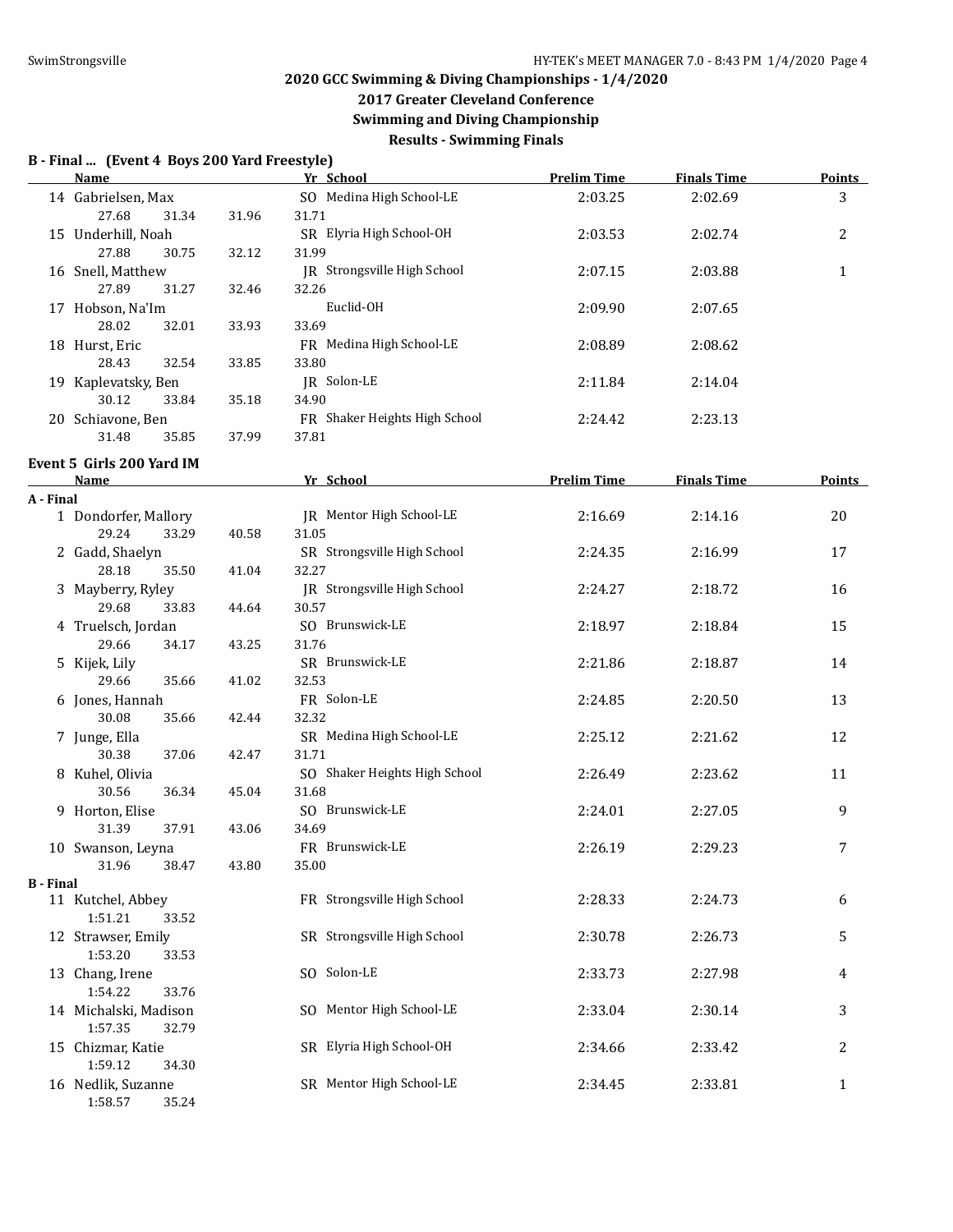## **2017 Greater Cleveland Conference Swimming and Diving Championship**

**Results - Swimming Finals**

### **B - Final ... (Event 5 Girls 200 Yard IM)**

|                  | Name                                     |       | Yr School                            | <b>Prelim Time</b> | <b>Finals Time</b> | <b>Points</b> |
|------------------|------------------------------------------|-------|--------------------------------------|--------------------|--------------------|---------------|
|                  | 17 Huang, Lizzie<br>2:02.66<br>36.85     |       | FR Shaker Heights High School        | 2:38.79            | 2:39.51            |               |
|                  | 18 Proweller, Amelia<br>2:02.45<br>37.23 |       | SO Shaker Heights High School        | 2:43.21            | 2:39.68            |               |
|                  | 19 Tondra, Emily<br>2:03.42<br>37.66     |       | FR Medina High School-LE             | 2:42.91            | 2:41.08            |               |
|                  | 20 Burns, AnnaKate<br>2:05.95<br>37.97   |       | SO Medina High School-LE             | 2:45.11            | 2:43.92            |               |
|                  | Event 6 Boys 200 Yard IM                 |       |                                      |                    |                    |               |
|                  | <b>Name</b>                              |       | Yr School                            | <b>Prelim Time</b> | <b>Finals Time</b> | <b>Points</b> |
| A - Final        |                                          |       |                                      |                    |                    |               |
|                  | 1 Zaleski, Jaden                         |       | JR Strongsville High School          | 2:05.49            | 2:00.41            | 20            |
|                  | 25.08<br>31.23                           | 36.43 | 27.67                                |                    |                    |               |
|                  | 2 Begany, Nick                           |       | FR Strongsville High School          | 2:09.92            | 2:01.35            | 17            |
|                  | 25.56<br>31.81                           | 34.25 | 29.73                                |                    |                    |               |
|                  | 3 Gorbachev, Denis                       |       | SR Solon-LE                          | 2:08.07            | 2:05.46            | 16            |
|                  | 26.65<br>33.70                           | 36.04 | 29.07                                |                    |                    |               |
|                  | 4 Perez Reyes, Victor                    |       | SO Solon-LE                          | 2:11.01            | 2:07.48            | 15            |
|                  | 27.16<br>34.05                           | 35.98 | 30.29                                |                    |                    |               |
|                  | 5 Gemmen, Caleb                          |       | SO Mentor High School-LE             | 2:13.25            | 2:08.35            | 14            |
|                  | 27.10<br>35.02                           | 35.55 | 30.68                                |                    |                    |               |
|                  | 6 Kupec, Joe                             |       | FR Medina High School-LE             | 2:10.02            | 2:09.88            | 13            |
|                  | 27.21<br>33.11                           | 40.15 | 29.41                                |                    |                    |               |
|                  | 7 Schiavone, Matt                        |       | SR Shaker Heights High School        | 2:20.41            | 2:14.73            | 12            |
|                  | 28.86<br>32.61                           | 41.67 | 31.59<br>SO Strongsville High School |                    |                    |               |
|                  | 8 Canonico, Kyle<br>29.45                |       | 33.16                                | 2:20.46            | 2:16.89            | 11            |
|                  | 34.70<br>9 Morford, Brayden              | 39.58 | FR Medina High School-LE             | 2:19.07            | 2:21.63            | 9             |
|                  | 29.04<br>36.67                           | 42.03 | 33.89                                |                    |                    |               |
|                  | 10 Hiller, Max                           |       | SO Medina High School-LE             | 2:23.87            | 2:21.90            | 7             |
|                  | 29.24<br>35.88                           | 43.83 | 32.95                                |                    |                    |               |
| <b>B</b> - Final |                                          |       |                                      |                    |                    |               |
|                  | 11 Zampogna, William                     |       | FR Solon-LE                          | 2:24.04            | 2:16.88            | 6             |
|                  | 28.72<br>35.45                           | 41.46 | 31.25                                |                    |                    |               |
|                  | 12 Tolbert, Owen                         |       | FR Shaker Heights High School        | 2:28.94            | 2:19.50            | 5             |
|                  | 28.92<br>35.35                           | 43.48 | 31.75                                |                    |                    |               |
|                  | 13 Simonelli, Colt                       |       | SO Shaker Heights High School        | 2:29.09            | 2:21.09            | 4             |
|                  | 28.78<br>37.83                           | 41.12 | 33.36                                |                    |                    |               |
|                  | 14 Seghy, Alex                           |       | SO Strongsville High School          | 2:27.33            | 2:21.51            | 3             |
|                  | 30.77<br>36.35                           | 40.61 | 33.78                                |                    |                    |               |
|                  | 15 Tackett, Conner                       |       | JR Mentor High School-LE             | 2:24.72            | 2:22.61            | 2             |
|                  | 32.13<br>37.00                           | 41.48 | 32.00                                |                    |                    |               |
|                  | 16 Coward, Luke                          |       | SR Elyria High School-OH             | 2:25.31            | 2:24.67            | $\mathbf{1}$  |
|                  | 30.39<br>37.62                           | 44.36 | 32.30                                |                    |                    |               |
|                  | 17 Hoellein, Declan                      |       | SO Mentor High School-LE             | 2:25.46            | 2:27.69            |               |
|                  | 33.16<br>36.12                           | 45.41 | 33.00                                |                    |                    |               |
|                  | 18 Walburn, Christian                    |       | JR Medina High School-LE             | 2:35.55            | 2:29.50            |               |
|                  | 32.10<br>36.02                           | 48.00 | 33.38                                |                    |                    |               |
|                  | 19 Keller, Jake                          |       | JR Brunswick-LE                      | 2:37.31            | 2:37.31            |               |
|                  | 38.87<br>34.37                           | 47.10 | 36.97                                |                    |                    |               |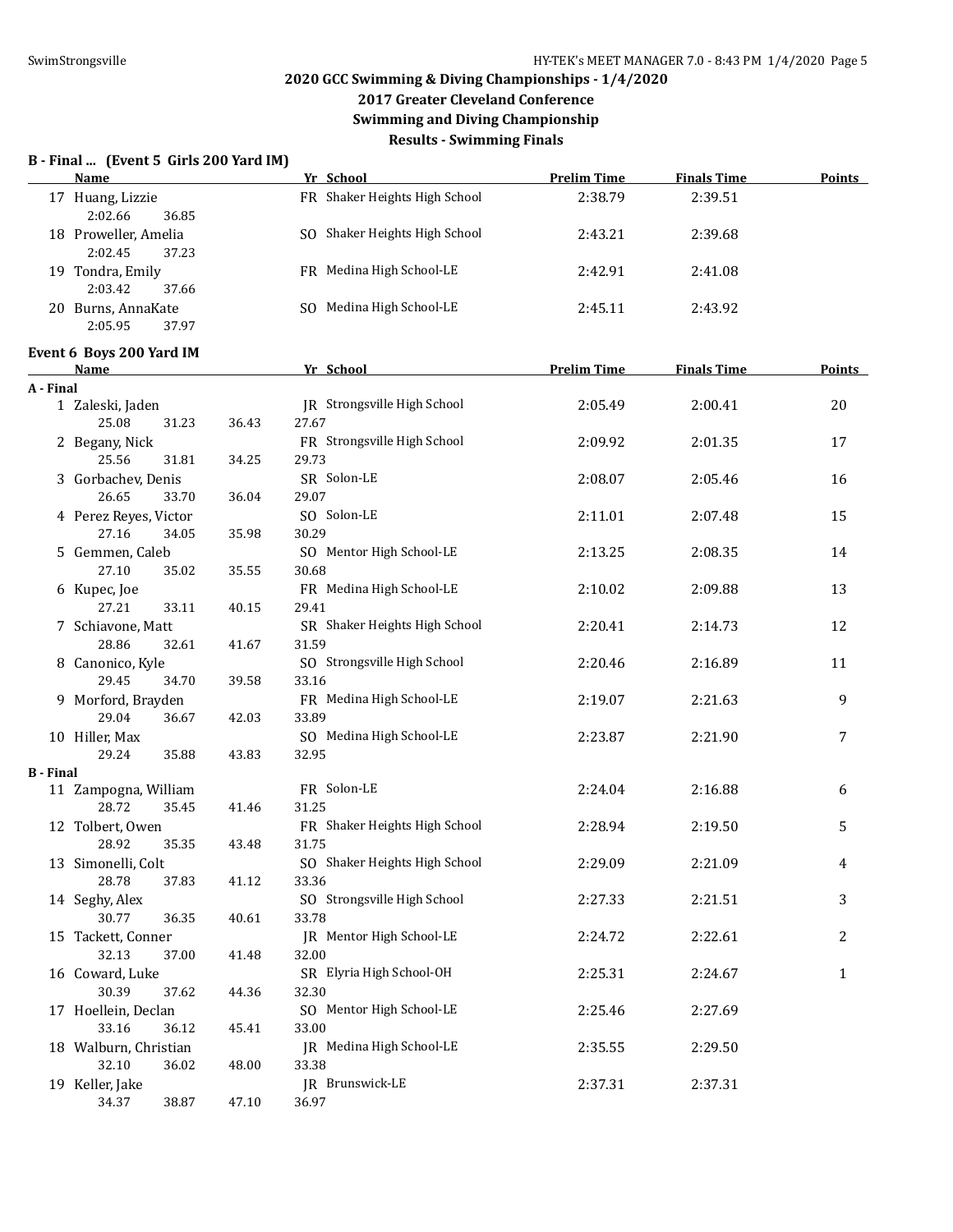# **2017 Greater Cleveland Conference**

**Swimming and Diving Championship Results - Swimming Finals**

| <b>Name</b>                            |       | Yr School                          | <b>Prelim Time</b> | <b>Finals Time</b> | <b>Points</b>           |
|----------------------------------------|-------|------------------------------------|--------------------|--------------------|-------------------------|
| 20 Maytin, Avery                       |       | SO Shaker Heights High School      | 2:47.92            | 2:45.21            |                         |
| 34.06<br>43.34<br>44.46                | 43.35 |                                    |                    |                    |                         |
| <b>Event 7 Girls 50 Yard Freestyle</b> |       |                                    |                    |                    |                         |
| Name                                   |       | Yr School                          | <b>Prelim Time</b> | <b>Finals Time</b> | Points                  |
| A - Final                              |       |                                    |                    |                    |                         |
| 1 Homoki, Jordyn                       |       | <b>IR</b> Strongsville High School | 24.38              | 23.92              | 20                      |
| 2 Merimee, Camille                     |       | JR Strongsville High School        | 25.28              | 24.40              | 17                      |
| Perry, Maggie<br>3                     |       | SR Shaker Heights High School      | 25.46              | 24.81              | 16                      |
| Miklos, Kyra<br>4                      |       | FR Shaker Heights High School      | 26.03              | 25.39              | 15                      |
| Farmer, Erin<br>5                      | IR    | Mentor High School-LE              | 26.41              | 25.61              | 14                      |
| Schoch, Sophie<br>6                    |       | FR Medina High School-LE           | 26.36              | 25.90              | 13                      |
| Gavigan, Kerry<br>7                    |       | FR Strongsville High School        | 26.44              | 25.95              | 12                      |
| Fried, Niya<br>8                       |       | FR Solon-LE                        | 27.40              | 27.04              | 11                      |
| Hruschak, Ella<br>9                    |       | FR Brunswick-LE                    | 27.61              | 27.62              | 9                       |
| Clinton, Grace<br>10                   |       | SR Mentor High School-LE           | 27.91              | 27.86              | 7                       |
| <b>B</b> - Final                       |       |                                    |                    |                    |                         |
| 11 Szach, Rilie                        |       | JR Solon-LE                        | 28.52              | 27.26              | 6                       |
| 12 Ponchin, Olivia                     |       | SR Mentor High School-LE           | 28.17              | 27.63              | 5                       |
| 13 Yang, Olivia                        |       | SR Solon-LE                        | 28.24              | 27.92              | 4                       |
| 14 Jones, Gabby                        |       | FR Strongsville High School        | 28.40              | 28.11              | 3                       |
| 15 Clouse, Maddie                      |       | SR Medina High School-LE           | 28.91              | 28.21              | 2                       |
| 16 Assel, Hannah                       |       | SR Shaker Heights High School      | 28.68              | 28.23              | 1                       |
| 17 Carbone, Nina                       | IR    | Brunswick-LE                       | 28.79              | 28.89              |                         |
| 18 Wankhade, Esha                      |       | JR Solon-LE                        | 29.12              | 29.23              |                         |
| Chicone, Molly<br>19                   |       | FR Mentor High School-LE           | 28.54              | 29.35              |                         |
| 20 Ramsier, Anna                       |       | FR Medina High School-LE           | 28.79              | 29.47              |                         |
| <b>Event 8 Boys 50 Yard Freestyle</b>  |       |                                    |                    |                    |                         |
| Name                                   |       | Yr School                          | <b>Prelim Time</b> | <b>Finals Time</b> | <b>Points</b>           |
| A - Final                              |       |                                    |                    |                    |                         |
| 1 Arslanian, Andrew                    |       | IR Strongsville High School        | 22.03              | 21.73              | 20                      |
| Cuppett, Brian<br>2                    |       | SR Medina High School-LE           | 22.88              | 22.38              | 17                      |
| Gross, Ryan<br>3                       |       | JR Solon-LE                        | 23.25              | 22.54              | 16                      |
| Polojack, Gage<br>4                    |       | SR Brunswick-LE                    | 23.07              | 23.01              | 15                      |
| 5 Strasburg, Jacob                     |       | SR Shaker Heights High School      | 23.56              | 23.14              | 14                      |
| 6 Sachelarie, Alex                     |       | JR Strongsville High School        | 23.59              | 23.21              | 13                      |
| Raser, Paul<br>7                       |       | SO Mentor High School-LE           | 24.24              | 24.01              | 12                      |
| Salisbury, Jackson<br>8                |       | SR Solon-LE                        | 24.22              | 24.08              | 11                      |
| Gravius, Andy<br>9                     |       | FR Mentor High School-LE           | 24.72              | 24.40              | 9                       |
| Holka, Ethan<br>10                     | IR    | Strongsville High School           | 24.74              | 24.50              | 7                       |
| <b>B</b> - Final                       |       |                                    |                    |                    |                         |
| 11 Jones, Logan                        | IR    | Shaker Heights High School         | 24.91              | 24.72              | 6                       |
| Nevels, Isaiah<br>12                   | IR    | Shaker Heights High School         | 25.10              | 24.74              | 5                       |
| Szoke, David<br>13                     |       | SR Shaker Heights High School      | 25.08              | 25.04              | 4                       |
| Ghilezan, Sebastian<br>14              |       | FR Brunswick-LE                    | 24.98              | 25.28              | 3                       |
| Gallagher, Andrew<br>15                |       | SR Mentor High School-LE           | 25.39              | 25.36              | $\overline{\mathbf{c}}$ |
| Mayberry, Conlan<br>16                 |       | FR Strongsville High School        | 25.53              | 25.41              | $\mathbf{1}$            |
| Kolli, Sriram<br>17                    |       | SR Solon-LE                        | 26.26              | 26.05              |                         |
|                                        |       |                                    |                    |                    |                         |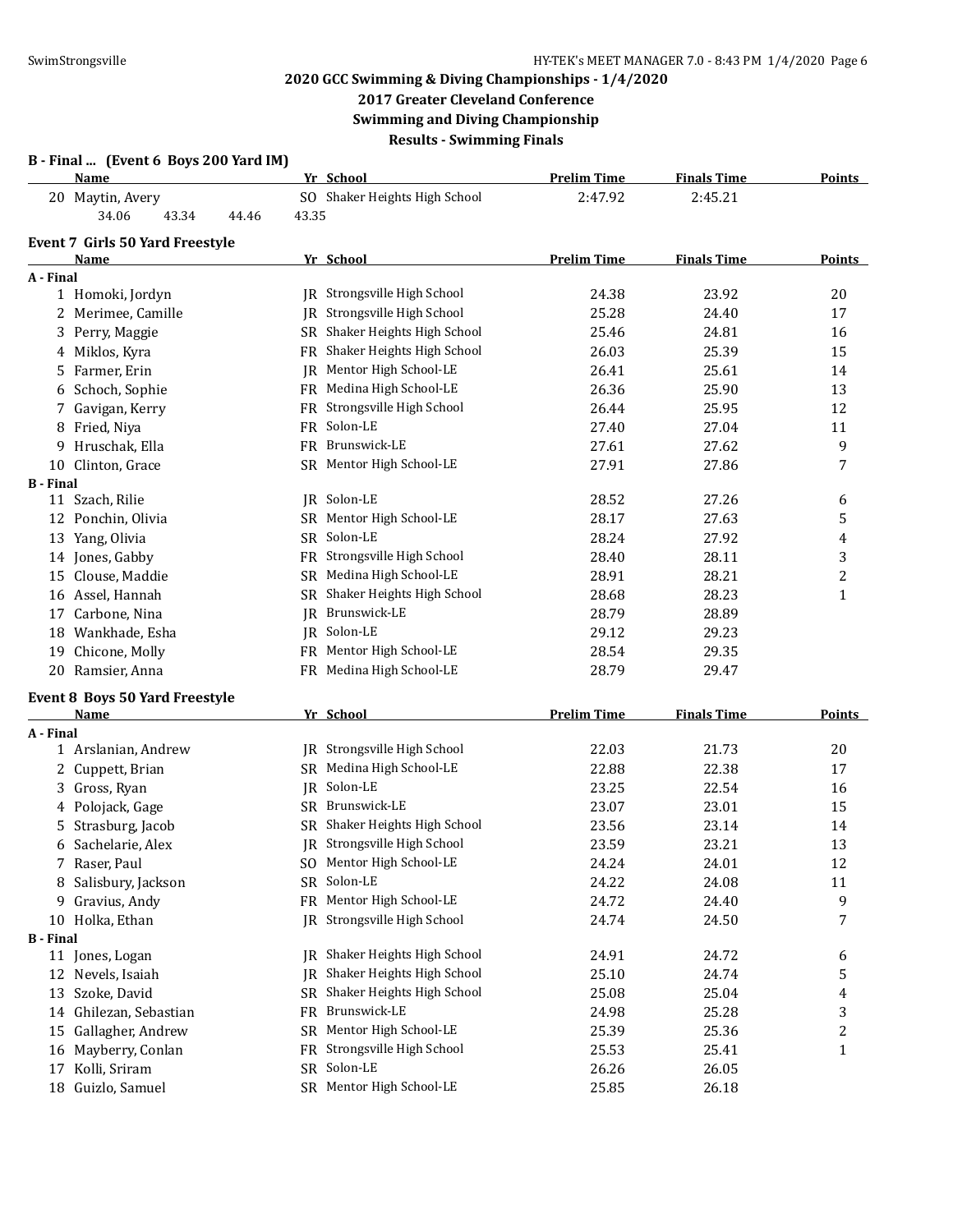# **2017 Greater Cleveland Conference**

**Swimming and Diving Championship**

**Results - Swimming Finals**

|           | B - Final  (Event 8 Boys 50 Yard Freestyle)<br>Name |           | Yr School                          | <b>Prelim Time</b> | <b>Finals Time</b>  | <b>Points</b> |
|-----------|-----------------------------------------------------|-----------|------------------------------------|--------------------|---------------------|---------------|
|           | 19 Hall, Zach                                       |           | JR Solon-LE                        | 27.43              | 27.00               |               |
|           | 20 Gordon, Kaden                                    |           | SO Medina High School-LE           | 26.40              | 27.11               |               |
|           | Event 9 Women 1 mtr Diving                          |           |                                    |                    |                     |               |
|           | Name                                                |           | Yr School                          |                    | <b>Finals Score</b> | Points        |
|           | 1 Fitzgerald, Tara                                  |           | SR Solon-LE                        | 463.80             | 424.00              | 20            |
|           | 2 Wilkov, Abby                                      |           | JR Solon-LE                        | 395.90             | 403.20              | 17            |
| 3         | Ludgate, Alex                                       |           | FR Solon-LE                        | 321.30             | 384.80              | 16            |
| 4         | Micko, Maggie                                       | IR        | Strongsville High School           | 382.90             | 366.05              | 15            |
| 5.        | Kosco, Grace                                        | SR        | Medina High School-LE              | <b>NP</b>          | 330.95              | 14            |
| 6         | Albers, Leah                                        | SR        | Shaker Heights High School         | <b>NP</b>          | 280.10              | 13            |
| 7         | Snell, Jamie                                        | SO.       | Strongsville High School           | 186.25             | 269.45              | 12            |
| 8         | Stein, Lindsay                                      | IR        | Solon-LE                           | 260.25             | 264.80              | 11            |
| 9         | Kosmalski, Grace                                    | <b>FR</b> | Strongsville High School           | 192.05             | 261.80              | 9             |
| 10        | Kortyna, Victoria                                   | SO.       | Strongsville High School           | 111.50             | 249.10              | 7             |
|           | 11 Garnier, Josephine                               | SR        | Shaker Heights High School         | <b>NP</b>          | 135.50              | 6             |
|           | --- Mantho, Lizzie                                  | FR        | Mentor High School-LE              | <b>NP</b>          | DQ                  |               |
| $---$     | Mastandrea, Lucy                                    | SO.       | Mentor High School-LE              | <b>NP</b>          | DQ                  |               |
| $---$     | Krantz, Danielle                                    | IR        | Shaker Heights High School         | <b>NP</b>          | DQ                  |               |
|           | --- O'Brien, Annie                                  |           | SR Mentor High School-LE           | <b>NP</b>          | DQ                  |               |
|           | <b>Event 10 Boys 1 mtr Diving</b>                   |           |                                    |                    |                     |               |
|           | Name                                                |           | Yr School                          |                    | <b>Finals Score</b> | <b>Points</b> |
|           | 1 Salisbury, Jackson                                |           | SR Solon-LE                        | 494.80             | 485.60              | 20            |
| 2.        | Dykema, Ezra                                        | SO.       | Shaker Heights High School         | <b>NP</b>          | 430.75              | 17            |
| 3.        | Schwartz, Josh                                      |           | SR Solon-LE                        | 436.50             | 408.50              | 16            |
| 4         | Faulisi, Luke                                       |           | Euclid-OH                          | <b>NP</b>          | 402.35              | 15            |
| 5         | Burke, Patrick                                      |           | SO Solon-LE                        | 360.70             | 388.55              | 14            |
|           | 6 Malberti, Charles                                 |           | Euclid-OH                          | <b>NP</b>          | 343.90              | 13            |
| 7.        | Gall, Frank                                         |           | SR Strongsville High School        | 259.25             | 275.90              | 12            |
| 8         | Donohoe, Justin                                     |           | SR Solon-LE                        | 183.05             | 244.45              | 11            |
| 9         | Sammon, Jimmy                                       | SR        | Shaker Heights High School         | <b>NP</b>          | 157.75              | 9             |
|           | --- Spielman, David                                 |           | JR Shaker Heights High School      | <b>NP</b>          | DQ                  |               |
|           | <b>Event 11 Girls 100 Yard Butterfly</b>            |           |                                    |                    |                     |               |
|           | Name                                                |           | Yr School                          | <b>Prelim Time</b> | <b>Finals Time</b>  | Points        |
| A - Final | 1 Homoki, Jordyn                                    |           | <b>IR</b> Strongsville High School | 58.21              | 56.72               | 20            |
|           | 26.30<br>30.42                                      |           |                                    |                    |                     |               |
|           | 2 Gadd, Shaelyn                                     |           | SR Strongsville High School        | 1:02.80            | 59.30               | 17            |
|           | 27.70<br>31.60                                      |           |                                    |                    |                     |               |
|           | 3 Vogel, Morgan                                     |           | FR Medina High School-LE           | 1:01.86            | 59.42               | 16            |
|           | 27.57<br>31.85                                      |           |                                    |                    |                     |               |
|           | 4 Perry, Maggie                                     |           | SR Shaker Heights High School      | 1:03.25            | 1:01.05             | 15            |
|           | 28.21<br>32.84                                      |           |                                    |                    |                     |               |
|           | 5 Jones, Hannah                                     |           | FR Solon-LE                        | 1:03.48            | 1:02.00             | 14            |
|           | 29.41<br>32.59                                      |           |                                    |                    |                     |               |
|           | 6 Stone, Paige                                      |           | JR Brunswick-LE                    | 1:05.53            | 1:06.34             | 13            |
|           | 30.41<br>35.93                                      |           |                                    |                    |                     |               |
|           | 7 Parr, Isabelle                                    |           | SO Brunswick-LE                    | 1:07.12            | 1:07.19             | 12            |
|           | 35.69<br>31.50                                      |           |                                    |                    |                     |               |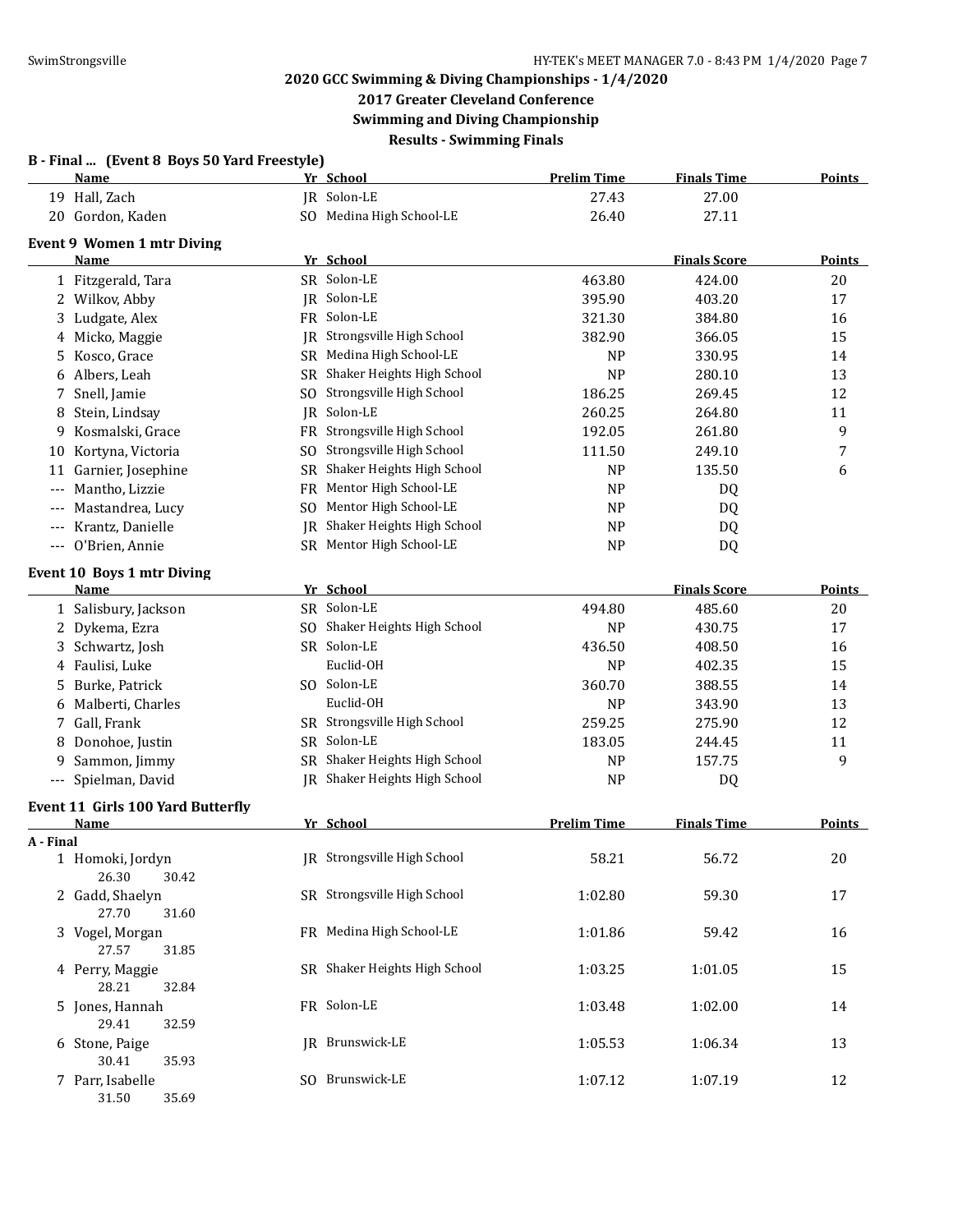**2017 Greater Cleveland Conference**

**Swimming and Diving Championship**

**Results - Swimming Finals**

#### **A - Final ... (Event 11 Girls 100 Yard Butterfly)**

|                  | <b>Name</b>                              | Yr School                     | <b>Prelim Time</b> | <b>Finals Time</b> | <b>Points</b>  |
|------------------|------------------------------------------|-------------------------------|--------------------|--------------------|----------------|
|                  | 8 Telesz, Grace<br>30.96<br>37.02        | FR Strongsville High School   | 1:08.98            | 1:07.98            | 11             |
|                  | 9 Nedlik, Suzanne<br>33.78<br>35.45      | SR Mentor High School-LE      | 1:08.48            | 1:09.23            | 9              |
|                  | 10 Chizmar, Katie<br>32.05<br>38.07      | SR Elyria High School-OH      | 1:08.39            | 1:10.12            | 7              |
| <b>B</b> - Final |                                          |                               |                    |                    |                |
|                  | 11 Chang, Irene<br>30.90<br>34.60        | SO Solon-LE                   | 1:09.45            | 1:05.50            | 6              |
|                  | 12 DiJulius, Katherine<br>31.70<br>36.94 | SR Strongsville High School   | 1:12.01            | 1:08.64            | 5              |
|                  | 13 O'Connell, Lilly<br>32.98<br>38.36    | JR Brunswick-LE               | 1:11.86            | 1:11.34            | 4              |
|                  | 14 Kiratikosolrak, JJ<br>32.89<br>38.92  | FR Solon-LE                   | 1:13.79            | 1:11.81            | 3              |
|                  | 15 Sartain, Allison<br>33.43<br>38.64    | SR Medina High School-LE      | 1:14.55            | 1:12.07            | $\overline{2}$ |
|                  | 16 Michalski, Madison<br>33.54<br>38.56  | SO Mentor High School-LE      | 1:12.69            | 1:12.10            | $\mathbf{1}$   |
|                  | 17 Klimek, Maggie<br>34.83<br>38.89      | Shaker Heights High School    | 1:16.96            | 1:13.72            |                |
|                  | 18 McKee, Abby<br>33.85<br>40.37         | IR Medina High School-LE      | 1:14.64            | 1:14.22            |                |
|                  | 19 Prunty, Katrina<br>33.93<br>40.82     | SR Mentor High School-LE      | 1:16.87            | 1:14.75            |                |
|                  | 20 Krouse, Maria<br>34.96<br>41.60       | FR Shaker Heights High School | 1:17.52            | 1:16.56            |                |

# **Event 12 Boys 100 Yard Butterfly**

|           | <b>Name</b>       |     | Yr School                     | <b>Prelim Time</b> | <b>Finals Time</b> | Points |
|-----------|-------------------|-----|-------------------------------|--------------------|--------------------|--------|
| A - Final |                   |     |                               |                    |                    |        |
|           | 1 Murlin, Charlie |     | SR Shaker Heights High School | 55.35              | 52.05              | 20     |
|           | 24.91<br>27.14    |     |                               |                    |                    |        |
|           | 2 Zaleski, Jaden  |     | JR Strongsville High School   | 53.80              | 52.57              | 17     |
|           | 25.00<br>27.57    |     |                               |                    |                    |        |
|           | 3 Cuppett, Brian  |     | SR Medina High School-LE      | 54.60              | 53.05              | 16     |
|           | 28.24<br>24.81    |     |                               |                    |                    |        |
|           | 4 Shaker, Isaac   |     | JR Solon-LE                   | 58.34              | 56.33              | 15     |
|           | 25.99<br>30.34    |     |                               |                    |                    |        |
|           | 5 Griffiths, Gabe |     | FR Strongsville High School   | 1:00.25            | 58.04              | 14     |
|           | 26.94<br>31.10    |     |                               |                    |                    |        |
|           | 6 Raser, Paul     | SO. | Mentor High School-LE         | 58.14              | 58.43              | 13     |
|           | 27.00<br>31.43    |     |                               |                    |                    |        |
|           | 7 Kupec, Joe      |     | FR Medina High School-LE      | 1:00.67            | 58.70              | 12     |
|           | 27.27<br>31.43    |     |                               |                    |                    |        |
| 8         | de Lima, Lucas    |     | SR Shaker Heights High School | 59.37              | 1:00.00            | 11     |
|           | 27.93<br>32.07    |     |                               |                    |                    |        |
| 9         | Painter, Gibson   |     | FR Strongsville High School   | 1:00.47            | 1:00.22            | 9      |
|           | 27.50<br>32.72    |     |                               |                    |                    |        |
| 10        | Zampogna, William |     | FR Solon-LE                   | 1:03.55            | 1:00.90            | 7      |
|           | 28.53<br>32.37    |     |                               |                    |                    |        |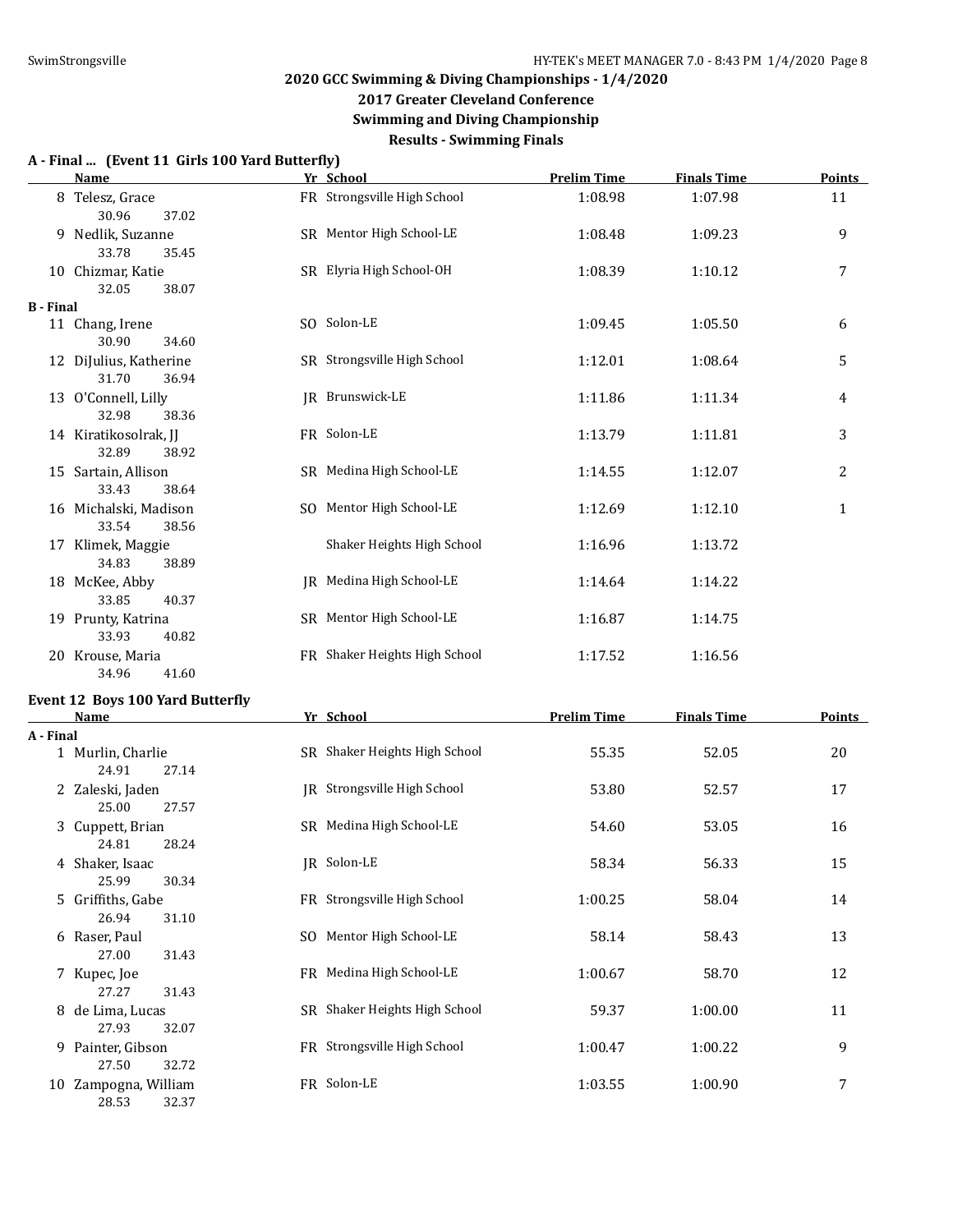**2017 Greater Cleveland Conference**

**Swimming and Diving Championship**

**Results - Swimming Finals**

## **B - Final ... (Event 12 Boys 100 Yard Butterfly)**

|                  | B - Final  (Event 12 Boys Too fard Butterliy)<br><b>Name</b> | Yr School       |                               | <b>Prelim Time</b> | <b>Finals Time</b> | <b>Points</b> |
|------------------|--------------------------------------------------------------|-----------------|-------------------------------|--------------------|--------------------|---------------|
| <b>B</b> - Final |                                                              |                 |                               |                    |                    |               |
|                  | 11 Tolbert, Owen<br>28.17<br>32.60                           |                 | FR Shaker Heights High School | 1:04.25            | 1:00.77            | 6             |
|                  | 12 Solonche, Logan<br>27.70<br>33.57                         | FR Solon-LE     |                               | 1:04.41            | 1:01.27            | 5             |
|                  | 13 Jaladi, Srujan<br>29.02<br>35.02                          | SR Solon-LE     |                               | 1:05.20            | 1:04.04            | 4             |
|                  | 14 Gravius, Ryan<br>30.05<br>36.03                           |                 | FR Mentor High School-LE      | 1:06.47            | 1:06.08            | 3             |
|                  | 15 Nevels, Isaiah<br>30.59<br>35.52                          |                 | JR Shaker Heights High School | 1:06.14            | 1:06.11            | 2             |
|                  | 16 Coward, Luke<br>31.34<br>36.07                            |                 | SR Elyria High School-OH      | 1:09.74            | 1:07.41            | $\mathbf{1}$  |
|                  | 17 Gordon, Kaden<br>31.36<br>36.48                           |                 | SO Medina High School-LE      | 1:08.39            | 1:07.84            |               |
|                  | 18 Rogonjic, Owen<br>33.36<br>36.53                          |                 | FR Mentor High School-LE      | 1:09.32            | 1:09.89            |               |
|                  | --- Sisamis, George<br>29.59<br>36.54                        |                 | FR Strongsville High School   | 1:08.40            | DQ                 |               |
|                  | Event 13 Girls 100 Yard Freestyle                            |                 |                               |                    |                    |               |
|                  | <u>Name</u>                                                  | Yr School       |                               | <b>Prelim Time</b> | <b>Finals Time</b> | <b>Points</b> |
| A - Final        |                                                              |                 |                               |                    |                    |               |
|                  | 1 Merimee, Camille<br>25.60<br>27.72                         |                 | JR Strongsville High School   | 55.28              | 53.32              | 20            |
|                  | 2 Miklos, Natalia<br>25.87<br>29.16                          |                 | SR Shaker Heights High School | 56.19              | 55.03              | 17            |
|                  | 3 Miklos, Kyra<br>27.01<br>29.40                             |                 | FR Shaker Heights High School | 57.73              | 56.41              | 16            |
|                  | 4 Seghy, Bridget<br>26.37<br>30.09                           |                 | SR Strongsville High School   | 57.62              | 56.46              | 15            |
|                  | 5 Miller, Jordyn<br>27.99<br>29.91                           |                 | SO Strongsville High School   | 1:00.40            | 57.90              | 14            |
|                  | 6 Wallace, Lexi<br>28.04<br>30.09                            | SR Brunswick-LE |                               | 58.24              | 58.13              | 13            |
|                  | 7 Kijek, Lily<br>28.04<br>30.45                              | SR Brunswick-LE |                               | 58.55              | 58.49              | 12            |
|                  | 8 Gavigan, Kerry<br>28.23<br>30.31                           |                 | FR Strongsville High School   | 59.60              | 58.54              | 11            |
|                  | 9 Proweller, Talia<br>28.95<br>30.94                         |                 | SO Shaker Heights High School | 59.18              | 59.89              | 9             |
|                  | 10 Jackson, Moraine                                          | SR Solon-LE     |                               | 1:00.91            | 1:00.89            | 7             |

28.49 32.40 **B - Final** 11 DiMatteo, Alexis **IR** Solon-LE 1:01.37 57.64 6 27.76 29.88 12 Clinton, Grace SR Mentor High School-LE 1:03.50 1:00.45 5 28.37 32.08

13 Molyneaux, Kate **FR** Solon-LE 1:04.01 1:01.21 4 29.17 32.04 14 Clouse, Maddie SR Medina High School-LE 1:03.42 1:01.40 3

29.10 32.30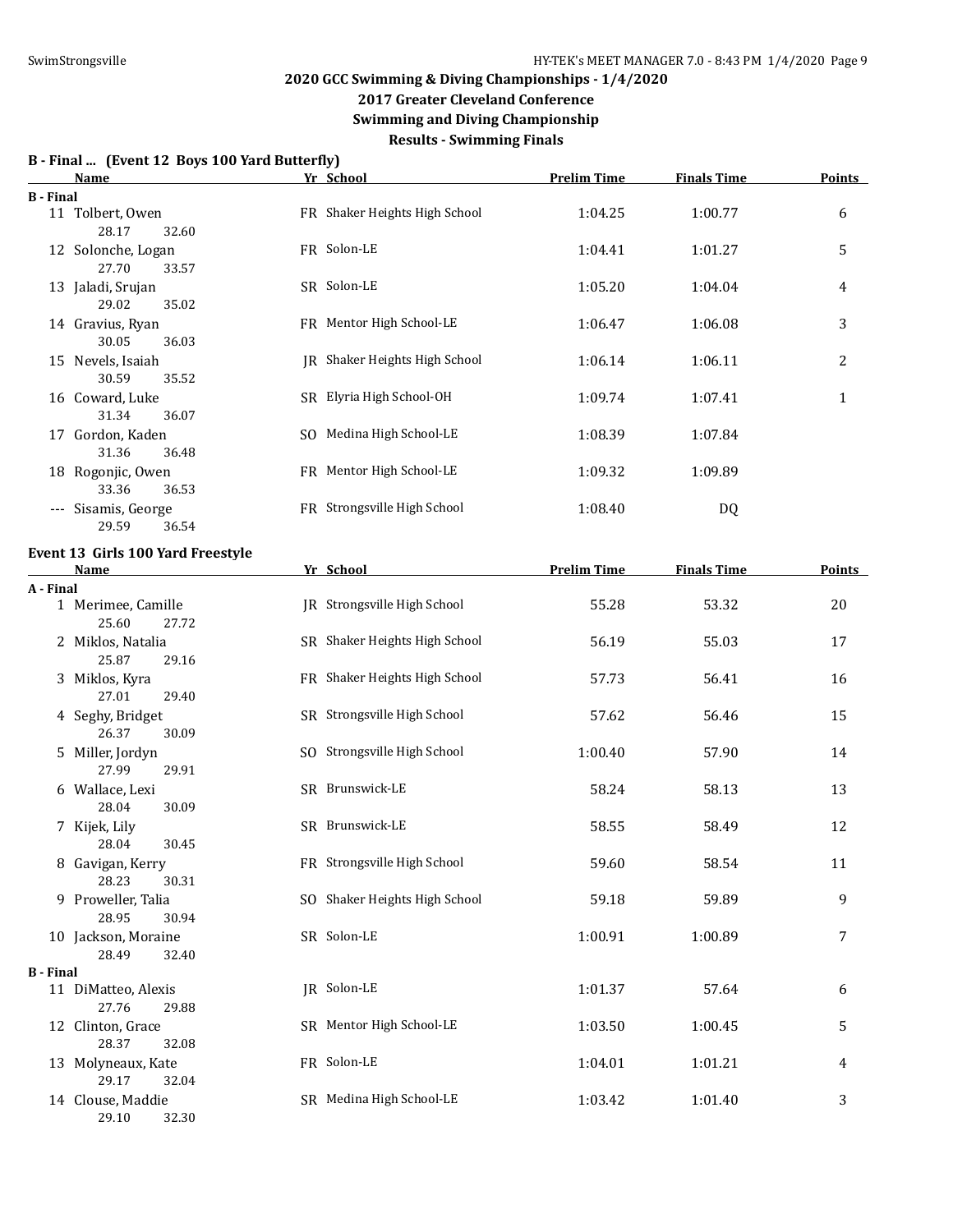**2017 Greater Cleveland Conference**

**Swimming and Diving Championship**

**Results - Swimming Finals**

#### **B - Final ... (Event 13 Girls 100 Yard Freestyle)**

**Event 14 Boys 100 Yard Freestyle**

|    | <b>Name</b>           |     | Yr School                  | <b>Prelim Time</b> | <b>Finals Time</b> | <b>Points</b> |
|----|-----------------------|-----|----------------------------|--------------------|--------------------|---------------|
|    | 15 Yang, Olivia       |     | SR Solon-LE                | 1:04.16            | 1:01.46            | 2             |
|    | 32.24<br>29.22        |     |                            |                    |                    |               |
|    | 16 Ponchin, Olivia    |     | SR Mentor High School-LE   | 1:04.93            | 1:02.53            |               |
|    | 33.20<br>29.33        |     |                            |                    |                    |               |
|    | 17 Ross, Abagail      | SO. | Mentor High School-LE      | 1:05.15            | 1:04.24            |               |
|    | 30.70<br>33.54        |     |                            |                    |                    |               |
|    | 18 Ramsier, Anna      |     | FR Medina High School-LE   | 1:05.31            | 1:05.85            |               |
|    | 35.00<br>30.85        |     |                            |                    |                    |               |
| 19 | Bachovchin, Catherine | SO. | Shaker Heights High School | 1:07.39            | 1:06.30            |               |
|    | 31.22<br>35.08        |     |                            |                    |                    |               |
| 20 | Schwochow, Audrey     |     | SR Elyria High School-OH   | 1:12.08            | 1:12.09            |               |
|    | 37.35<br>34.74        |     |                            |                    |                    |               |

#### **Name Yr School Prelim Time Finals Time Points A - Final** 1 Arslanian, Andrew JR Strongsville High School 49.45 47.90 20 23.24 24.66 2 Bottoni, Dominick SR Medina High School-LE 49.71 49.24 17 23.79 25.45 3 Tavens, Henry SO Solon-LE 50.70 49.27 16 23.65 25.62 4 Sachelarie, Alex **JR** Strongsville High School 51.43 51.18 51.18 51.18 24.62 26.56 5 Polojack, Gage SR Brunswick-LE 52.39 51.41 14 24.97 26.44 6 Peters, Colin **SO Strongsville High School** 52.63 51.44 13 24.77 26.67 7 Strasburg, Jacob SR Shaker Heights High School 53.26 51.92 12 24.78 27.14 8 Poggio, Nico 63.05 SR Shaker Heights High School 53.26 53.05 53.05 53.05 53.05 11 25.52 27.53 9 Ruffner, Kyle SR Brunswick-LE 54.50 53.10 9 25.61 27.49 10 Gravius, Andy **FR** Mentor High School-LE 55.67 55.14 7 26.66 28.48 **B - Final** 11 Jones, Logan JR Shaker Heights High School 56.31 54.93 6 26.20 28.73 12 Seghy, Alex SO Strongsville High School 56.42 56.49 56.49 56.49 27.55 28.94 13 Gallagher, Andrew SR Mentor High School-LE 58.59 58.22 4 28.22 30.00 14 Kolli, Sriram SR Solon-LE 59.80 58.43 3 27.42 31.01 15 Han, Alan JR Solon-LE 1:00.73 58.55 2 28.17 30.38 16 Lyles, Quincy SR Shaker Heights High School 58.92 59.74 1 28.44 31.30 17 Guizlo, Samuel SR Mentor High School-LE 1:00.15 59.88 28.53 31.35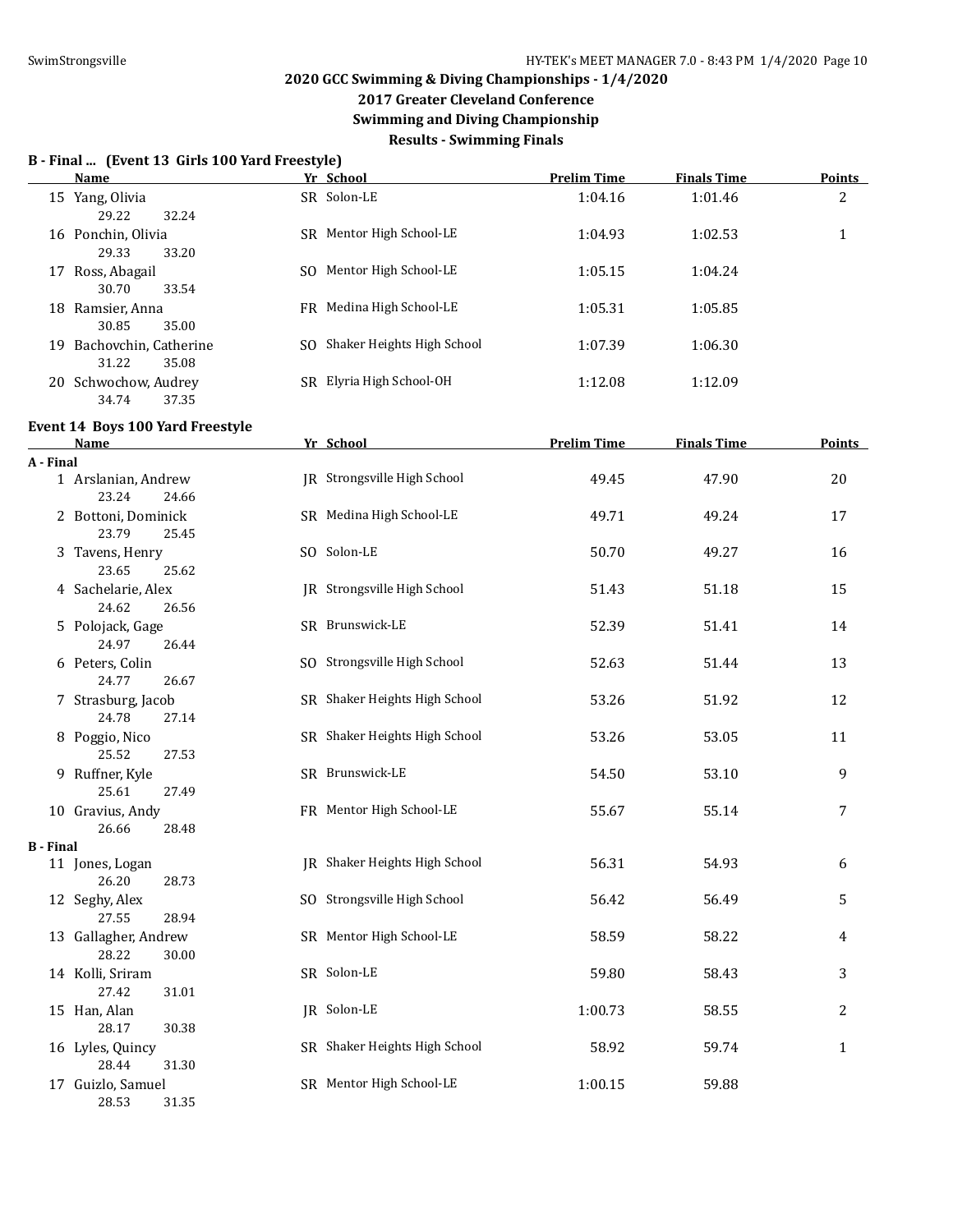**2017 Greater Cleveland Conference**

**Swimming and Diving Championship**

**Results - Swimming Finals**

|  |  |  | B - Final  (Event 14 Boys 100 Yard Freestyle) |
|--|--|--|-----------------------------------------------|
|--|--|--|-----------------------------------------------|

| <b>Name</b>         | Yr School                | <b>Prelim Time</b> | <b>Finals Time</b> | <b>Points</b> |
|---------------------|--------------------------|--------------------|--------------------|---------------|
| 18 Hall, Zach       | JR Solon-LE              | 1:01.54            | 1:00.69            |               |
| 28.46<br>32.23      |                          |                    |                    |               |
| 19 Cifranic, Fulton | SO Medina High School-LE | 1:01.96            | 1:01.29            |               |
| 32.41<br>28.88      |                          |                    |                    |               |
| 20 Hurley, Jacob    | JR Brunswick-LE          | 1:05.74            | 1:06.80            |               |
| 30.26<br>36.54      |                          |                    |                    |               |

#### **Event 15 Girls 500 Yard Freestyle**

|                  | <b>Name</b>                      |       | Yr School   |                             |                               |       | <b>Prelim Time</b> | <b>Finals Time</b> | <b>Points</b> |
|------------------|----------------------------------|-------|-------------|-----------------------------|-------------------------------|-------|--------------------|--------------------|---------------|
| A - Final        |                                  |       |             |                             |                               |       |                    |                    |               |
|                  | 1 Truelsch, Jordan               |       |             | SO Brunswick-LE             |                               |       | 5:34.15            | 5:26.63            | 20            |
|                  | 29.47<br>32.49<br>32.57<br>31.64 | 33.10 | 33.36       | 33.50                       | 33.52                         | 33.57 | 33.41              |                    |               |
|                  | 2 Stump, Kate                    |       |             | JR Medina High School-LE    |                               |       | 5:28.21            | 5:26.91            | 17            |
|                  | 29.28<br>32.24<br>33.47<br>31.92 | 32.46 | 33.18       | 33.10                       | 33.50                         | 33.94 | 33.82              |                    |               |
|                  | 3 Mastandrea, Summer             |       |             | SR Mentor High School-LE    |                               |       | 5:31.10            | 5:31.63            | 16            |
|                  | 29.46<br>32.23<br>34.25<br>33.43 | 32.87 | 33.29       | 33.67                       | 33.95                         | 34.40 | 34.08              |                    |               |
|                  | 4 Carlson, Annika                |       |             | SR Mentor High School-LE    |                               |       | 5:36.53            | 5:34.39            | 15            |
|                  | 29.83<br>32.97<br>34.51<br>33.30 | 33.56 | 33.83       | 33.70                       | 34.03                         | 34.23 | 34.43              |                    |               |
|                  | 5 Shaker, Ava                    |       | FR Solon-LE |                             |                               |       | 5:45.33            | 5:36.07            | 14            |
|                  | 30.02<br>33.31<br>34.17<br>32.81 | 33.57 | 34.45       | 34.03                       | 34.44                         | 34.38 | 34.89              |                    |               |
|                  | 6 Kuhel, Olivia                  |       |             |                             | SO Shaker Heights High School |       | 5:52.63            | 5:38.56            | 13            |
|                  | 30.37<br>32.95<br>34.83<br>33.90 | 33.81 | 34.45       | 34.46                       | 34.51                         | 34.76 | 34.52              |                    |               |
|                  | 7 Horton, Elise                  |       |             | SO Brunswick-LE             |                               |       | 5:46.99            | 5:44.53            | 12            |
|                  | 30.17<br>33.77<br>35.36<br>34.36 | 34.53 | 35.20       | 35.39                       | 35.11                         | 35.30 | 35.34              |                    |               |
|                  | 8 Rymer, Jillian                 |       |             | SO Strongsville High School |                               |       | 6:05.84            | 5:47.13            | 11            |
|                  | 30.55<br>33.94<br>35.71<br>34.48 | 34.72 | 34.99       | 35.43                       | 35.83                         | 35.83 | 35.65              |                    |               |
|                  | 9 DiJulius, Katherine            |       |             | SR Strongsville High School |                               |       | 6:06.18            | 5:53.62            | 9             |
|                  | 30.57<br>34.68<br>35.71<br>34.62 | 35.97 | 36.28       | 36.56                       | 36.27                         | 36.67 | 36.29              |                    |               |
|                  | 10 Simonelli, Bay                |       |             |                             | FR Shaker Heights High School |       | 6:02.22            | 6:00.39            | 7             |
|                  | 32.13<br>35.53<br>37.05<br>35.43 | 36.26 | 36.54       | 36.76                       | 36.79                         | 36.95 | 36.95              |                    |               |
| <b>B</b> - Final |                                  |       |             |                             |                               |       |                    |                    |               |
|                  | 11 Sartain, Allison              |       |             | SR Medina High School-LE    |                               |       | 6:13.16            | 6:01.89            | 6             |
|                  | 31.05<br>35.09<br>36.82<br>35.66 | 36.97 | 37.17       | 37.17                       | 37.07                         | 37.45 | 37.44              |                    |               |
|                  | 12 Locigno, Cayla                |       |             | SO Strongsville High School |                               |       | 6:18.93            | 6:04.24            | 5             |
|                  | 31.76<br>36.26<br>36.74<br>36.46 | 37.47 | 36.62       | 36.87                       | 37.60                         | 37.04 | 37.42              |                    |               |
|                  | 13 Karr, Becca                   |       |             | SR Strongsville High School |                               |       | 6:29.84            | 6:06.97            | 4             |
|                  | 35.95<br>31.41<br>37.80<br>35.61 | 37.10 | 37.17       | 37.56                       | 38.39                         | 37.37 | 38.61              |                    |               |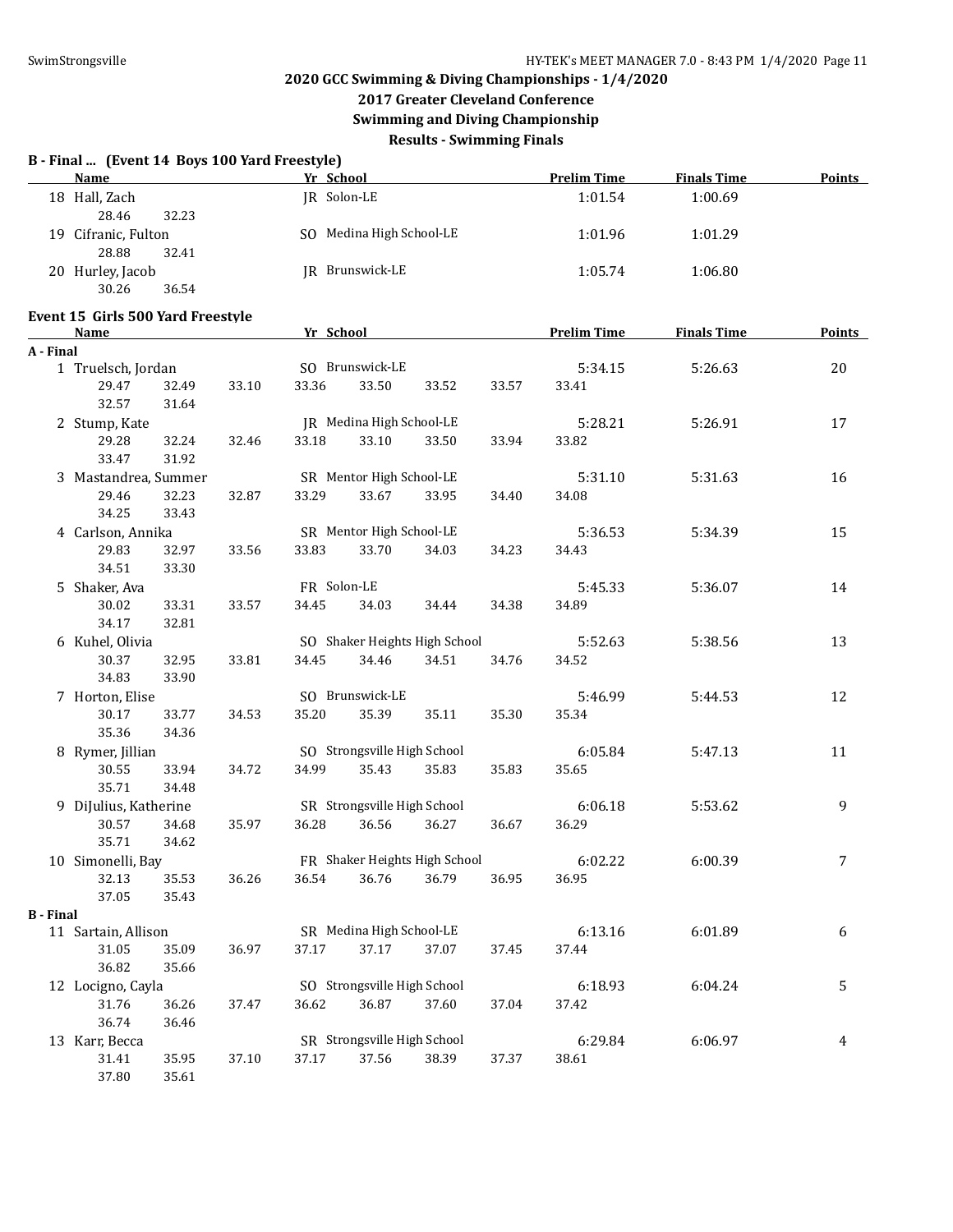**2017 Greater Cleveland Conference**

**Swimming and Diving Championship**

**Results - Swimming Finals**

**B - Final ... (Event 15 Girls 500 Yard Freestyle)**

|    | Name                 |                |       | Yr School   |                               |       |       | <b>Prelim Time</b> | <b>Finals Time</b> | Points |
|----|----------------------|----------------|-------|-------------|-------------------------------|-------|-------|--------------------|--------------------|--------|
|    | 14 Jackson, Moraine  |                |       | SR Solon-LE |                               |       |       | 6:17.60            | 6:14.44            | 3      |
|    | 31.86<br>37.58       | 36.89<br>35.90 | 39.58 | 39.03       | 38.28                         | 38.46 | 38.67 | 38.19              |                    |        |
| 15 | Malone, Helen        |                |       |             | SO Shaker Heights High School |       |       | 6:22.84            | 6:15.01            | 2      |
|    | 32.94                | 38.26          | 38.93 | 38.04       | 38.91                         | 38.32 | 38.41 | 38.11              |                    |        |
|    | 37.08                | 36.01          |       |             |                               |       |       |                    |                    |        |
|    | 16 Le, Jackie        |                |       |             | SR Brunswick-LE               |       |       | 6:23.99            | 6:24.98            | 1      |
|    | 32.88                | 36.43          | 38.43 | 38.58       | 39.88                         | 39.77 | 39.45 | 40.21              |                    |        |
|    | 40.11                | 39.24          |       |             |                               |       |       |                    |                    |        |
|    | 17 Tondra, Emily     |                |       |             | FR Medina High School-LE      |       |       | 6:31.45            | 6:26.83            |        |
|    | 33.88                | 37.33          | 38.43 | 39.10       | 39.33                         | 39.88 | 39.93 | 40.14              |                    |        |
|    | 40.00                | 38.81          |       |             |                               |       |       |                    |                    |        |
| 18 | Kaczmarski, Bri      |                |       |             | FR Brunswick-LE               |       |       | 6:41.16            | 6:34.63            |        |
|    | 35.16                | 39.25          | 39.79 | 40.41       | 40.08                         | 40.20 | 40.04 | 40.25              |                    |        |
|    | 40.17                | 39.28          |       |             |                               |       |       |                    |                    |        |
|    | 19 Proweller, Amelia |                |       | SO.         | Shaker Heights High School    |       |       | 6:40.15            | 6:36.15            |        |
|    | 34.03                | 39.19          | 40.75 | 40.78       | 40.84                         | 40.79 | 40.83 | 40.73              |                    |        |
|    | 39.38                | 38.83          |       |             |                               |       |       |                    |                    |        |
| 20 | Kirkner, JoJo        |                |       |             | SR Mentor High School-LE      |       |       | 6:51.43            | 7:01.87            |        |
|    | 35.07                | 40.64          | 42.30 | 44.37       | 42.93                         | 44.46 | 44.95 | 45.72              |                    |        |

#### **Event 16 Boys 500 Yard Freestyle**

44.70 36.73

|                 | <b>Name</b>       |       |       | Yr School   |                             |                               |       | <b>Prelim Time</b> | <b>Finals Time</b> | Points |
|-----------------|-------------------|-------|-------|-------------|-----------------------------|-------------------------------|-------|--------------------|--------------------|--------|
|                 | A - Final         |       |       |             |                             |                               |       |                    |                    |        |
| 1 Shaker, Isaac |                   |       |       | IR Solon-LE |                             |                               |       | 5:10.22            | 4:59.37            | 20     |
|                 | 26.83             | 29.68 | 30.09 | 30.59       | 31.00                       | 30.28                         | 30.44 | 30.45              |                    |        |
|                 | 30.31             | 29.70 |       |             |                             |                               |       |                    |                    |        |
|                 | 2 Kerrigan, Brian |       |       |             | FR Medina High School-LE    |                               |       | 5:09.79            | 5:02.20            | 17     |
|                 | 26.95             | 29.33 | 30.42 | 30.53       | 30.83                       | 30.91                         | 31.22 | 31.26              |                    |        |
|                 | 30.66             | 30.09 |       |             |                             |                               |       |                    |                    |        |
|                 | 3 Ellman, Blake   |       |       | SO Solon-LE |                             |                               |       | 5:17.02            | 5:04.60            | 16     |
|                 | 27.30             | 29.49 | 30.80 | 31.05       | 31.24                       | 31.15                         | 31.14 | 31.38              |                    |        |
|                 | 30.96             | 30.09 |       |             |                             |                               |       |                    |                    |        |
|                 | 4 Tome, Lucas     |       |       |             | SO Medina High School-LE    |                               |       | 5:13.48            | 5:07.03            | 15     |
|                 | 27.08             | 30.48 | 30.67 | 31.29       | 31.49                       | 31.34                         | 31.60 | 31.69              |                    |        |
|                 | 31.47             | 29.92 |       |             |                             |                               |       |                    |                    |        |
|                 | 5 Thompson, Eric  |       |       |             | SR Mentor High School-LE    |                               |       | 5:33.46            | 5:30.10            | 14     |
|                 | 28.25             | 31.33 | 33.15 | 33.35       | 33.13                       | 34.47                         | 34.27 | 34.67              |                    |        |
|                 | 34.16             | 33.32 |       |             |                             |                               |       |                    |                    |        |
|                 | 6 Yazhbin, Andre  |       |       | JR Solon-LE |                             |                               |       | 5:39.32            | 5:32.53            | 13     |
|                 | 28.90             | 32.09 | 33.73 | 34.01       | 33.84                       | 34.20                         | 34.45 | 34.73              |                    |        |
|                 | 34.27             | 32.31 |       |             |                             |                               |       |                    |                    |        |
|                 | 7 Bopple, Simon   |       |       |             |                             | SO Shaker Heights High School |       | 5:47.93            | 5:33.76            | 12     |
|                 | 29.70             | 33.11 | 33.70 | 34.21       | 34.37                       | 34.69                         | 34.37 | 33.96              |                    |        |
|                 | 33.44             | 32.21 |       |             |                             |                               |       |                    |                    |        |
|                 | 8 Meyer, Kevin    |       |       |             | SO Mentor High School-LE    |                               |       | 5:38.37            | 5:35.82            | 11     |
|                 | 28.70             | 32.49 | 34.05 | 34.56       | 34.93                       | 35.04                         | 35.16 | 34.33              |                    |        |
|                 | 34.38             | 32.18 |       |             |                             |                               |       |                    |                    |        |
|                 | 9 Snell, Matthew  |       |       |             | IR Strongsville High School |                               |       | 5:39.75            | 5:37.29            | 9      |
|                 | 29.44             | 32.91 | 34.52 | 34.04       | 34.43                       | 35.16                         | 34.81 | 34.31              |                    |        |
|                 | 34.20             | 33.47 |       |             |                             |                               |       |                    |                    |        |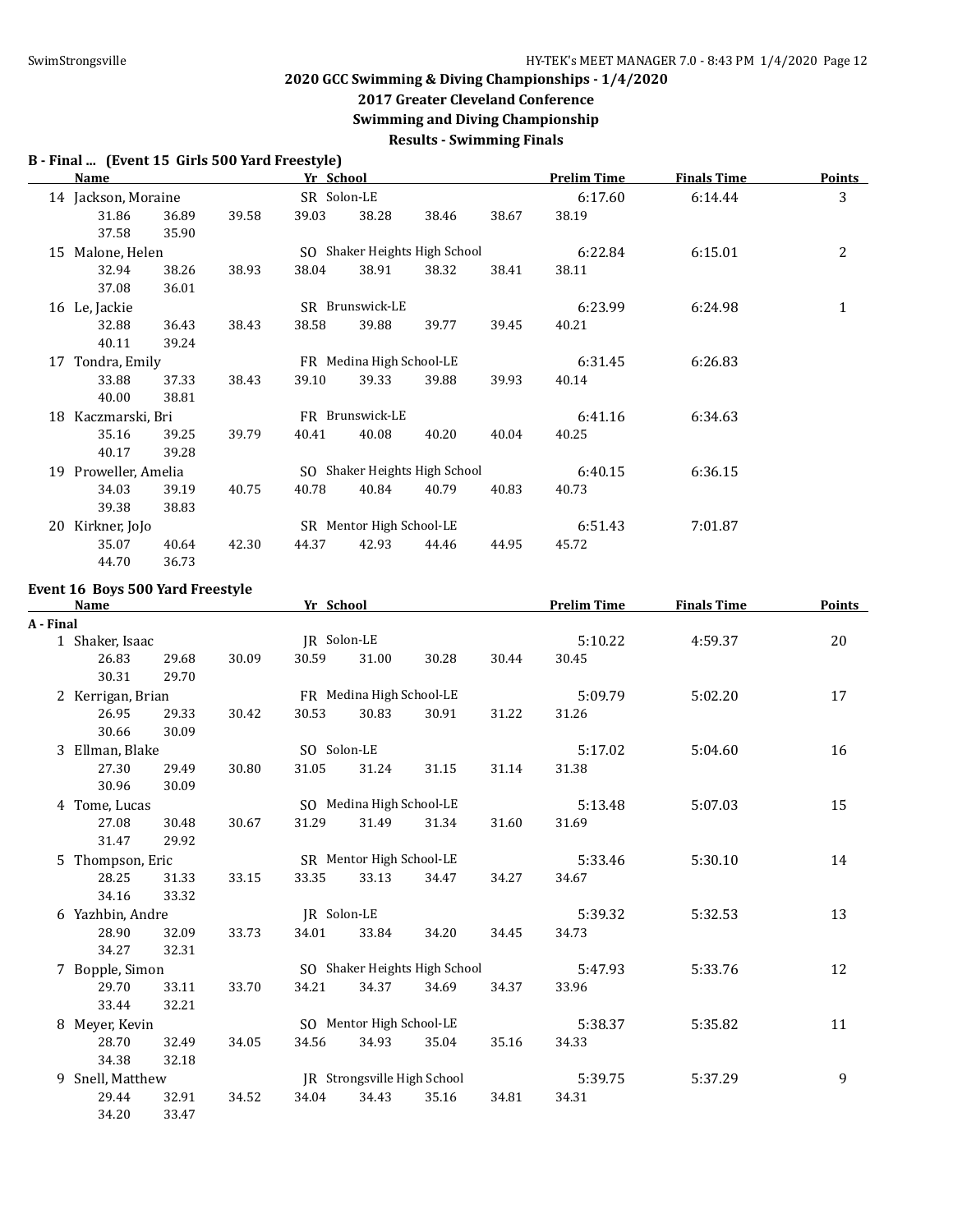#### **2017 Greater Cleveland Conference**

**Swimming and Diving Championship**

**Results - Swimming Finals**

#### **A - Final ... (Event 16 Boys 500 Yard Freestyle)**

|                  | Name                |       |       | Yr School   |                               |       |       | <b>Prelim Time</b> | <b>Finals Time</b> | <b>Points</b>   |
|------------------|---------------------|-------|-------|-------------|-------------------------------|-------|-------|--------------------|--------------------|-----------------|
|                  | 10 Underhill, Noah  |       |       |             | SR Elyria High School-OH      |       |       | 5:41.54            | 5:37.64            | $7\overline{ }$ |
|                  | 29.79               | 33.82 | 34.12 | 34.58       | 34.49                         | 34.33 | 33.84 | 34.61              |                    |                 |
|                  | 34.98               | 33.08 |       |             |                               |       |       |                    |                    |                 |
| <b>B</b> - Final |                     |       |       |             |                               |       |       |                    |                    |                 |
|                  | 11 Hurst, Eric      |       |       |             | FR Medina High School-LE      |       |       | 5:50.54            | 5:44.63            | 6               |
|                  | 30.02               | 33.56 | 34.80 | 35.51       | 35.89                         | 36.07 | 35.79 | 34.15              |                    |                 |
|                  | 35.46               | 33.38 |       |             |                               |       |       |                    |                    |                 |
|                  | 12 Kaplevatsky, Ben |       |       | JR Solon-LE |                               |       |       | 5:55.98            | 5:44.92            | 5               |
|                  | 29.70               | 33.42 | 34.76 | 35.32       | 35.85                         | 36.17 | 36.05 | 35.15              |                    |                 |
|                  | 35.44               | 33.06 |       |             |                               |       |       |                    |                    |                 |
|                  | 13 Grube, Samuel    |       |       |             | SO Shaker Heights High School |       |       | 5:57.42            | 5:45.48            | 4               |
|                  | 30.32               | 34.81 | 35.75 | 35.90       | 35.86                         | 36.01 | 36.02 | 34.97              |                    |                 |
|                  | 34.16               | 31.68 |       |             |                               |       |       |                    |                    |                 |
|                  | 14 Pfeifer, Graham  |       |       |             | JR Mentor High School-LE      |       |       | 5:48.27            | 5:47.76            | 3               |
|                  | 29.62               | 33.83 | 35.16 | 35.61       | 36.30                         | 35.93 | 35.95 | 36.71              |                    |                 |
|                  | 36.17               | 32.48 |       |             |                               |       |       |                    |                    |                 |
|                  | 15 Simonelli, Colt  |       |       |             | SO Shaker Heights High School |       |       | 5:52.92            | 5:48.88            | $\overline{2}$  |
|                  | 29.37               | 34.04 | 35.38 | 36.36       | 36.02                         | 36.71 | 35.50 | 36.22              |                    |                 |
|                  | 35.29               | 33.99 |       |             |                               |       |       |                    |                    |                 |
|                  | 16 Holka, Ethan     |       |       |             | IR Strongsville High School   |       |       | 6:13.54            | 5:59.03            | $\mathbf{1}$    |
|                  | 30.41               | 34.72 | 36.60 | 38.10       | 38.44                         | 37.92 | 37.04 | 37.12              |                    |                 |
|                  | 35.57               | 33.11 |       |             |                               |       |       |                    |                    |                 |
|                  | 17 Berick, William  |       |       |             | SO Shaker Heights High School |       |       | 5:59.71            | 6:00.62            |                 |
|                  | 30.26               | 33.76 | 35.52 | 36.44       | 37.29                         | 37.49 | 37.25 | 38.20              |                    |                 |
|                  | 38.22               | 36.19 |       |             |                               |       |       |                    |                    |                 |
|                  | 18 Welch, Seth      |       |       |             | JR Strongsville High School   |       |       | 6:16.84            | 6:07.33            |                 |
|                  | 30.40               | 35.18 | 36.46 | 38.44       | 38.12                         | 39.14 | 38.97 | 38.58              |                    |                 |
|                  | 37.37               | 34.67 |       |             |                               |       |       |                    |                    |                 |
|                  | 19 Parojcic, Luka   |       |       |             | FR Strongsville High School   |       |       | 6:20.67            | 6:09.09            |                 |
|                  | 31.07               | 35.38 | 37.11 | 38.32       | 38.38                         | 38.90 | 38.78 | 38.92              |                    |                 |
|                  | 37.60               | 34.63 |       |             |                               |       |       |                    |                    |                 |
|                  | 20 Wickes, Nolan    |       |       |             | FR Brunswick-LE               |       |       | 6:29.27            | 6:30.07            |                 |
|                  | 31.07               | 36.36 | 39.54 | 40.40       | 41.02                         | 40.81 | 41.88 | 40.87              |                    |                 |
|                  | 40.98               | 37.14 |       |             |                               |       |       |                    |                    |                 |

### **Event 17 Girls 200 Yard Freestyle Relay**

| Team       |       |                                             | Relay                                                                                                                                   | <b>Seed Time</b>       | <b>Finals Time</b> |                                                                                       |  |  |  |  |
|------------|-------|---------------------------------------------|-----------------------------------------------------------------------------------------------------------------------------------------|------------------------|--------------------|---------------------------------------------------------------------------------------|--|--|--|--|
| A - Final  |       |                                             |                                                                                                                                         |                        |                    |                                                                                       |  |  |  |  |
|            |       |                                             | A                                                                                                                                       | 1:39.21                | 1:40.65            | 40                                                                                    |  |  |  |  |
|            |       |                                             | 2) Seghy, Bridget SR                                                                                                                    | 3) Gavigan, Kerry FR   |                    |                                                                                       |  |  |  |  |
| 24.59      | 25.22 | 25.83                                       | 25.01                                                                                                                                   |                        |                    |                                                                                       |  |  |  |  |
|            |       |                                             | A                                                                                                                                       | 1:41.67                | 1:40.83            | 34                                                                                    |  |  |  |  |
|            |       |                                             | 2) Kuhel, Olivia SO                                                                                                                     | 3) Miklos, Natalia SR  |                    |                                                                                       |  |  |  |  |
| 25.14      | 25.69 | 24.84                                       | 25.16                                                                                                                                   |                        |                    |                                                                                       |  |  |  |  |
|            |       | A                                           | 1:45.07                                                                                                                                 | 1:44.66                | 32                 |                                                                                       |  |  |  |  |
|            |       |                                             | 2) Stump, Kate JR                                                                                                                       | 3) Vogel, Morgan FR    |                    |                                                                                       |  |  |  |  |
| 26.35      | 27.03 | 25.90                                       | 25.38                                                                                                                                   |                        |                    |                                                                                       |  |  |  |  |
| 4 Solon-LE |       |                                             | A                                                                                                                                       | 1:49.70                | 1:45.99            | 30                                                                                    |  |  |  |  |
|            |       |                                             | 2) Szach, Rilie JR                                                                                                                      | 3) DiMatteo, Alexis JR |                    |                                                                                       |  |  |  |  |
| 27.51      | 26.54 | 25.68                                       | 26.26                                                                                                                                   |                        |                    |                                                                                       |  |  |  |  |
|            |       | 1) Perry, Maggie SR<br>1) Schoch, Sophie FR | Strongsville High School<br>1) Merimee, Camille JR<br>2 Shaker Heights High School<br>3 Medina High School-LE<br>1) Jackson, Moraine SR |                        |                    | 4) Mayberry, Ryley JR<br>4) Miklos, Kyra FR<br>4) Junge, Ella SR<br>4) Shaker, Ava FR |  |  |  |  |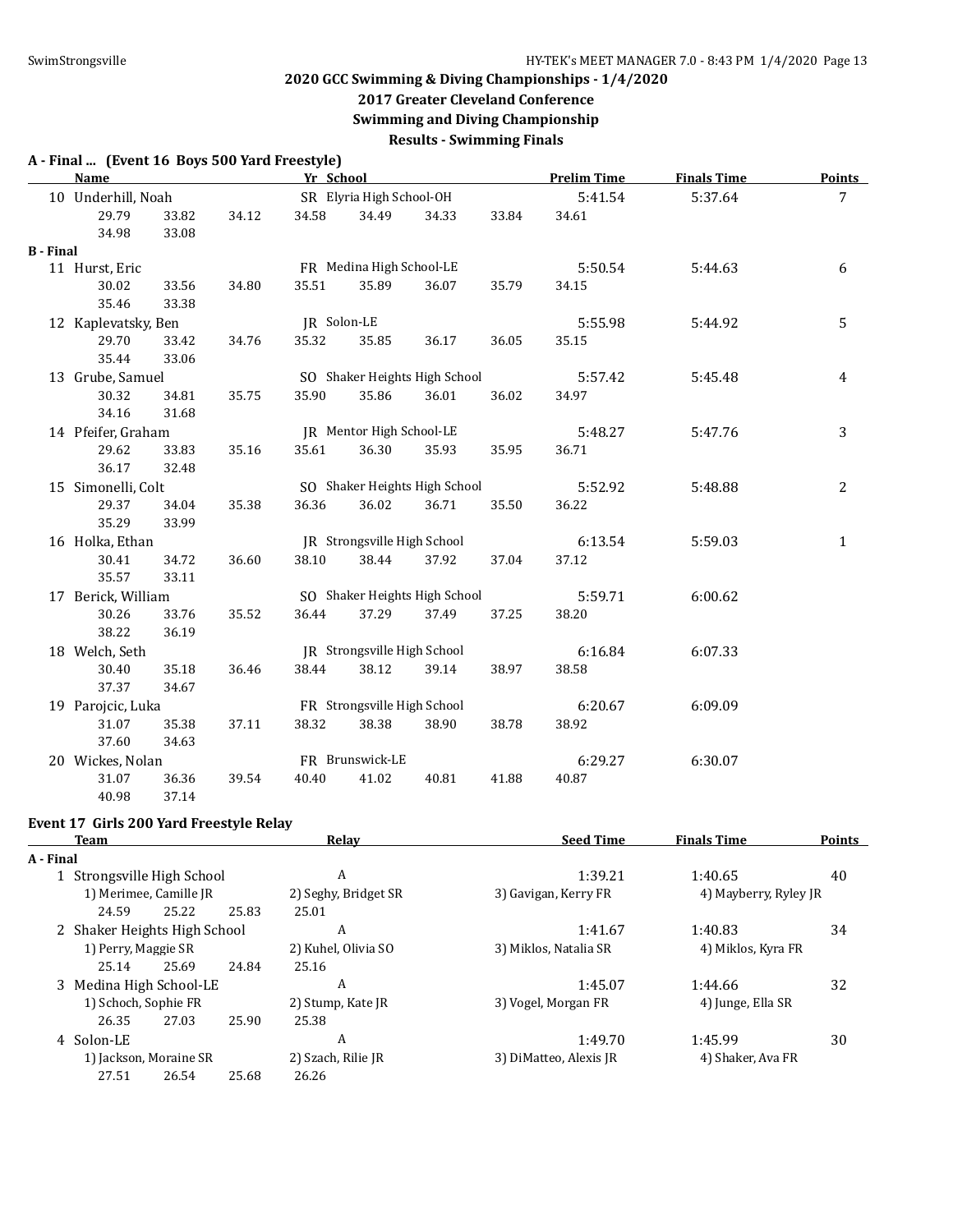# **2017 Greater Cleveland Conference**

**Swimming and Diving Championship**

**Results - Swimming Finals**

#### **A - Final ... (Event 17 Girls 200 Yard Freestyle Relay)**

|                  | <b>Team</b>                   |       |       | Relay                 | <b>Seed Time</b>         | <b>Finals Time</b>      | <b>Points</b> |
|------------------|-------------------------------|-------|-------|-----------------------|--------------------------|-------------------------|---------------|
|                  | 5 Mentor High School-LE       |       |       | A                     | 1:45.57                  | 1:46.25                 | 28            |
|                  | 1) Carlson, Annika SR         |       |       | 2) Ponchin, Olivia SR | 3) Mastandrea, Summer SR | 4) Farmer, Erin JR      |               |
|                  | 26.86                         | 27.94 | 26.48 | 24.97                 |                          |                         |               |
| 6                | Brunswick-LE                  |       |       | A                     | 1:48.00                  | 1:49.14                 | 26            |
|                  | 1) Parr, Isabelle SO          |       |       | 2) Stone, Paige JR    | 3) Hruschak, Ella FR     | 4) Wallace, Lexi SR     |               |
|                  | 27.99                         | 27.25 | 27.38 | 26.52                 |                          |                         |               |
|                  | 7 Elyria High School-OH       |       |       | A                     | <b>NT</b>                | 2:03.09                 | 24            |
|                  | 1) Young, Kiersten SO         |       |       | 2) Coward, Sophia FR  | 3) Schwochow, Audrey SR  | 4) Chizmar, Katie SR    |               |
|                  | 33.18                         | 31.01 | 31.55 | 27.35                 |                          |                         |               |
| 8                | Euclid-OH                     |       |       | A                     | 2:28.42                  | 2:21.66                 | 22            |
|                  | 1) Saterides, Christine       |       |       | 2) Saterides, Eleni   | 3) Stephens, Katie       | 4) Kirchner, Bella      |               |
|                  | 36.96                         | 36.78 | 36.40 | 31.52                 |                          |                         |               |
| <b>B</b> - Final |                               |       |       |                       |                          |                         |               |
|                  | 9 Strongsville High School    |       |       | B                     | <b>NT</b>                | 1:53.57                 |               |
|                  | 1) Miller, Jordyn SO          |       |       | 2) Kutchel, Abbey FR  | 3) Jones, Gabby FR       | 4) Strawser, Emily SR   |               |
|                  | 27.78                         | 28.04 | 29.65 | 28.10                 |                          |                         |               |
|                  | 10 Mentor High School-LE      |       |       | B                     | 1:56.10                  | 2:02.73                 |               |
|                  | 1) Chicone, Molly FR          |       |       | 2) Whalen, Hannah SO  | 3) Marshall, Sammy SO    | 4) Prunty, Katrina SR   |               |
|                  | 29.14                         | 32.69 | 32.01 | 28.89                 |                          |                         |               |
|                  | 11 Shaker Heights High School |       |       | B                     | <b>NT</b>                | 2:12.42                 |               |
|                  | 1) Whitaker, Isabelle FR      |       |       | 2) Krouse, Maria FR   | 3) Swain, Diya FR        | 4) Loveman, Jenna FR    |               |
|                  | 32.96                         | 30.38 | 36.24 | 32.84                 |                          |                         |               |
|                  | 12 Medina High School-LE      |       |       | B                     | 2:28.00                  | 2:37.53                 |               |
|                  | 1) Marsala, Mia FR            |       |       | 2) Kurjian, Sophia FR | 3) Kaur, Pavan           | 4) Stucker, Maddie SO   |               |
|                  | 46.82                         | 32.68 | 48.94 | 29.09                 |                          |                         |               |
|                  | 13 Solon-LE                   |       |       | B                     | 2:44.00                  | 2:53.36                 |               |
|                  | 1) King, Briana JR            |       |       | 2) Messina, Cece FR   | 3) Reynolds, Amariya FR  | 4) Hatherill, Eilidh SR |               |
|                  | 36.95                         | 44.86 | 42.66 | 48.89                 |                          |                         |               |

## **Event 18 Boys 200 Yard Freestyle Relay**

| Team      |                              |       | Relay | <b>Seed Time</b>       | <b>Finals Time</b>        | <b>Points</b>             |    |
|-----------|------------------------------|-------|-------|------------------------|---------------------------|---------------------------|----|
| A - Final |                              |       |       |                        |                           |                           |    |
|           | 1 Strongsville High School   |       |       | A                      | 1:29.34                   | 1:29.02                   | 40 |
|           | 1) Zaleski, Jaden JR         |       |       | 2) Sachelarie, Alex JR | 3) Peters, Colin SO       | 4) Arslanian, Andrew JR   |    |
|           | 22.04                        | 22.67 | 23.00 | 21.31                  |                           |                           |    |
|           | 2 Medina High School-LE      |       |       | A                      | 1:36.60                   | 1:32.34                   | 34 |
|           | 1) Bottoni, Dominick SR      |       |       | 2) Kupec, Joe FR       | 3) Tome, Lucas SO         | 4) Cuppett, Brian SR      |    |
|           | 22.85                        | 24.15 | 23.14 | 22.20                  |                           |                           |    |
|           | 3 Solon-LE                   |       |       | A                      | 1:35.55                   | 1:34.16                   | 32 |
|           | 1) Tavens, Henry SO          |       |       | 2) Gorbachev, Denis SR | 3) Perez Reyes, Victor SO | 4) Salisbury, Jackson SR  |    |
|           | 22.64                        | 23.60 | 23.68 | 24.24                  |                           |                           |    |
|           | 4 Shaker Heights High School |       |       | A                      | 1:33.62                   | 1:34.53                   | 30 |
|           | 1) Murlin, Charlie SR        |       |       | 2) Poggio, Nico SR     | 3) Nevels, Isaiah JR      | 4) Strasburg, Jacob SR    |    |
|           | 23.79                        | 23.83 | 24.29 | 22.62                  |                           |                           |    |
|           | 5 Mentor High School-LE      |       |       | A                      | 1:37.88                   | 1:38.06                   | 28 |
|           | 1) Gravius, Andy FR          |       |       | 2) Meyer, Kevin SO     | 3) Raser, Paul SO         | 4) Gemmen, Caleb SO       |    |
|           | 24.64                        | 25.74 | 24.41 | 23.27                  |                           |                           |    |
|           | 6 Brunswick-LE               |       |       | A                      | 1:42.00                   | 1:40.49                   | 26 |
|           | 1) Polojack, Gage SR         |       |       | 2) Ruffner, Kyle SR    | 3) Hurley, Jacob JR       | 4) Ghilezan, Sebastian FR |    |
|           | 23.54                        | 23.85 | 28.51 | 24.59                  |                           |                           |    |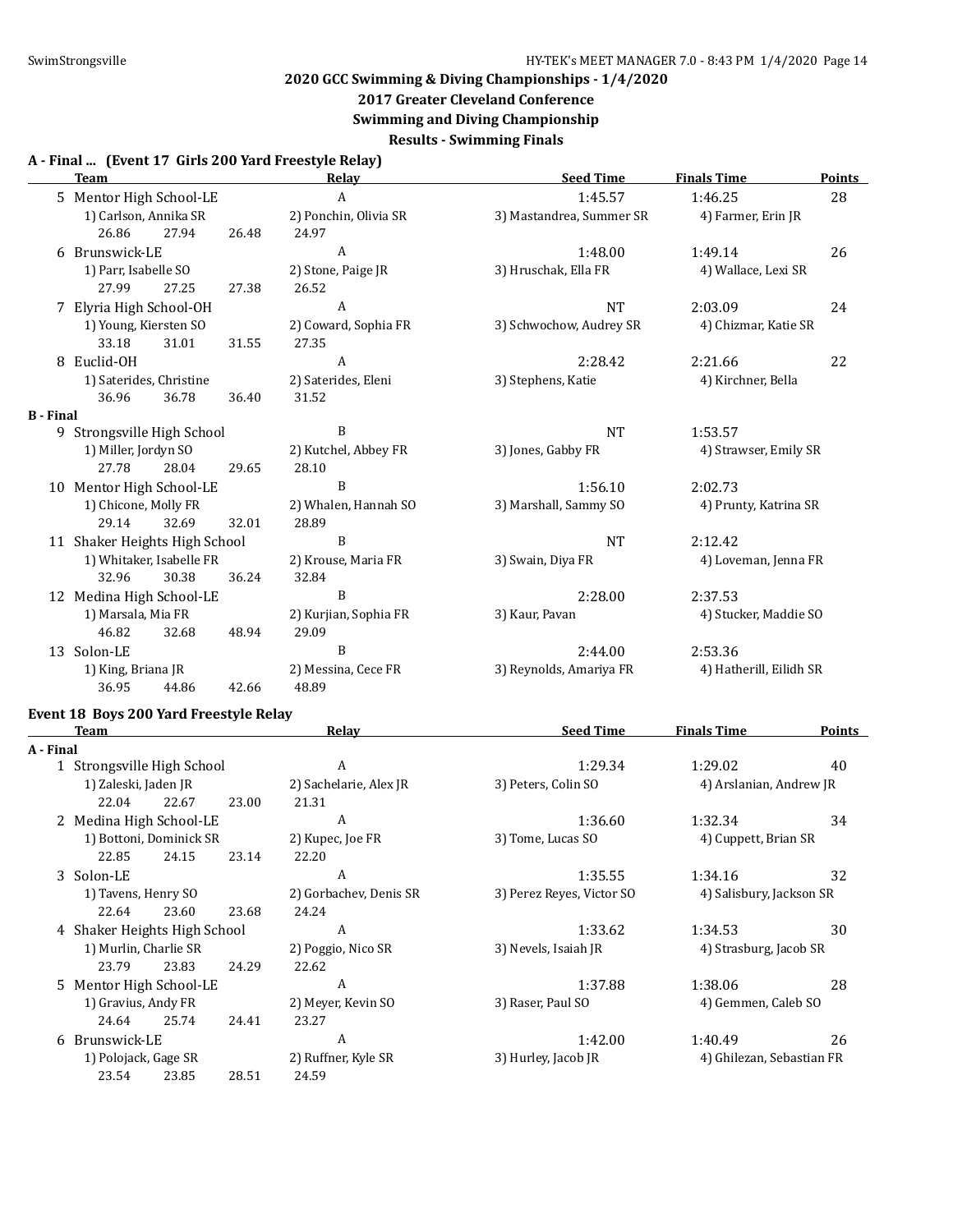## **2017 Greater Cleveland Conference**

**Swimming and Diving Championship**

**Results - Swimming Finals**

### **A - Final ... (Event 18 Boys 200 Yard Freestyle Relay)**

|                  | <b>Team</b>                               |       |       | <b>Relay</b>                | <b>Seed Time</b>       | <b>Finals Time</b>      | Points        |
|------------------|-------------------------------------------|-------|-------|-----------------------------|------------------------|-------------------------|---------------|
|                  | 7 Elyria High School-OH                   |       |       | A                           | <b>NT</b>              | 1:48.88                 | 24            |
|                  | 1) Coward, Luke SR                        |       |       | 2) Aguliar, Raith FR        | 3) Guzman, Robert JR   | 4) Underhill, Noah SR   |               |
|                  | 25.50                                     | 29.38 | 27.61 | 26.39                       |                        |                         |               |
| <b>B</b> - Final |                                           |       |       |                             |                        |                         |               |
|                  | 9 Medina High School-LE                   |       |       | B                           | 1:49.30                | 1:44.38                 |               |
|                  | 1) Morford, Brayden FR                    |       |       | 2) Hurst, Eric FR           | 3) Gordon, Kaden SO    | 4) Gabrielsen, Max SO   |               |
|                  | 25.89                                     | 26.46 | 26.70 | 25.33                       |                        |                         |               |
| 10               | Mentor High School-LE                     |       |       | B                           | 1:55.58                | 1:44.54                 |               |
|                  | 1) Guizlo, Samuel SR                      |       |       | 2) Tackett, Conner JR       | 3) Coleman, Caden FR   | 4) Gallagher, Andrew SR |               |
|                  | 26.79                                     | 26.15 | 26.73 | 24.87                       |                        |                         |               |
|                  | 11 Shaker Heights High School             |       |       | B                           | <b>NT</b>              | 1:53.40                 |               |
|                  | 1) Schiavone, Ben FR                      |       |       | 2) Lyles, Quincy SR         | 3) Berick, William SO  | 4) Chapnck, Oscar SO    |               |
|                  | 28.88                                     | 26.33 | 25.85 | 32.34                       |                        |                         |               |
|                  | 12 Solon-LE                               |       |       | B                           | 2:15.16                | 2:13.91                 |               |
|                  | 1) Mirza, Victor SR                       |       |       | 2) Penumudy, Akhil SO       | 3) Patil, Nihal FR     | 4) Patil, Aaditya FR    |               |
|                  | 32.49                                     | 29.25 | 36.18 | 35.99                       |                        |                         |               |
| $---$            | Strongsville High School                  |       |       | B                           | <b>NT</b>              | DQ                      |               |
|                  | 1) Gadd, Colin SO                         |       |       | 2) Griffiths, Gabe FR       | 3) Mayberry, Conlan FR | 4) Holka, Ethan JR      |               |
|                  | 23.91                                     | 24.28 | 25.41 | 24.57                       |                        |                         |               |
|                  | <b>Event 19 Girls 100 Yard Backstroke</b> |       |       |                             |                        |                         |               |
|                  | Name                                      |       |       | Yr School                   | <b>Prelim Time</b>     | <b>Finals Time</b>      | <b>Points</b> |
| A - Final        |                                           |       |       |                             |                        |                         |               |
|                  | 1 Mayberry, Ryley                         |       |       | IR Strongsville High School | 1:02.22                | 1:00.30                 | 20            |
|                  | 29.67                                     | 30.63 |       |                             |                        |                         |               |
|                  | 2 Perlberg, Grace                         |       |       | FR Solon-LE                 | 1:01.82                | 1:00.46                 | 17            |
|                  | 29.59                                     | 30.87 |       |                             |                        |                         |               |

|                  | 29.59                               | 30.87          |                               |         |         |    |
|------------------|-------------------------------------|----------------|-------------------------------|---------|---------|----|
|                  | 3 Dondorfer, Mallory<br>29.67       | 31.47          | JR Mentor High School-LE      | 1:01.56 | 1:01.14 | 16 |
|                  | 4 Schoch, Sophie                    |                | FR Medina High School-LE      | 1:02.04 | 1:01.48 | 15 |
|                  | 29.85<br>5 Miklos, Natalia          | 31.63          | SR Shaker Heights High School | 1:04.93 | 1:03.69 | 14 |
|                  | 30.80                               | 32.89          |                               |         |         |    |
|                  | 6 Rymer, Jillian<br>31.07           | 32.79          | SO Strongsville High School   | 1:05.81 | 1:03.86 | 13 |
|                  | 7 Telesz, Grace<br>31.48            | 35.21          | FR Strongsville High School   | 1:07.32 | 1:06.69 | 12 |
|                  | 8 Parr, Isabelle<br>32.60           | 34.48          | SO Brunswick-LE               | 1:07.23 | 1:07.08 | 11 |
| 9                | Stone, Paige<br>32.70               | 35.37          | <b>IR</b> Brunswick-LE        | 1:07.24 | 1:08.07 | 9  |
|                  | 10 Carbone, Nina<br>32.93           | 36.75          | JR Brunswick-LE               | 1:08.46 | 1:09.68 | 7  |
| <b>B</b> - Final |                                     |                |                               |         |         |    |
|                  | 11 Sejka, Demitra<br>32.93          | 34.50          | SR Medina High School-LE      | 1:09.75 | 1:07.43 | 6  |
|                  | 12 Karr, Becca<br>33.04             | 35.39          | SR Strongsville High School   | 1:13.03 | 1:08.43 | 5  |
|                  | 13 Fried, Niya                      |                | FR Solon-LE                   | 1:09.88 | 1:08.89 | 4  |
|                  | 33.32<br>14 Wankhade, Esha<br>33.63 | 35.57<br>36.84 | JR Solon-LE                   | 1:13.49 | 1:10.47 | 3  |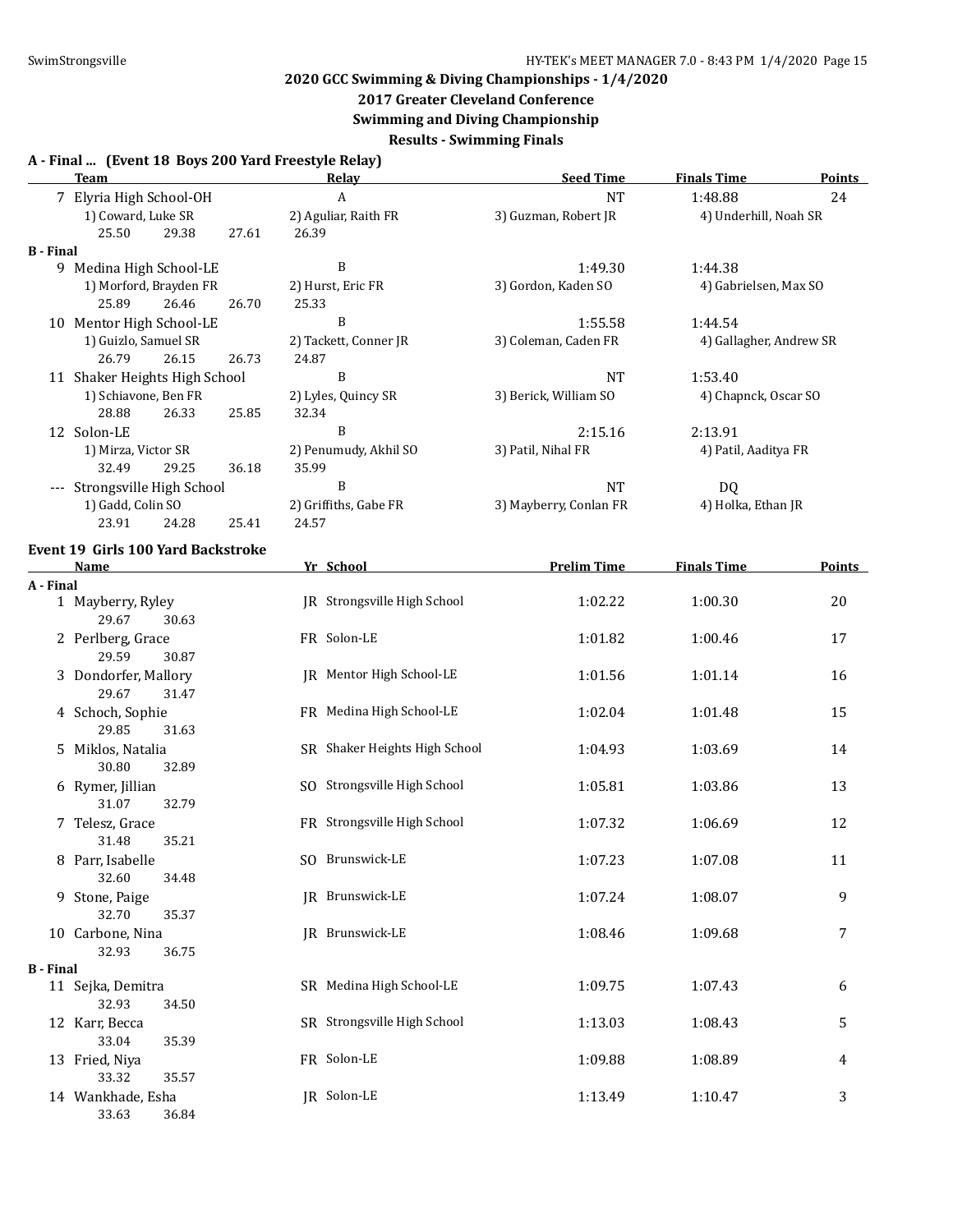**2017 Greater Cleveland Conference**

**Swimming and Diving Championship**

**Results - Swimming Finals**

#### **B - Final ... (Event 19 Girls 100 Yard Backstroke)**

|    | Name                     | Yr School |                               | <b>Prelim Time</b> | <b>Finals Time</b> | Points |
|----|--------------------------|-----------|-------------------------------|--------------------|--------------------|--------|
|    | 15 Le, Jackie            |           | SR Brunswick-LE               | 1:10.13            | 1:11.51            | 2      |
|    | 34.95<br>36.56           |           |                               |                    |                    |        |
|    | 16 Allio, Sophia         |           | IR Mentor High School-LE      | 1:12.08            | 1:11.80            | 1      |
|    | 35.11<br>36.69           |           |                               |                    |                    |        |
| 17 | Cater, Olivia            |           | FR Mentor High School-LE      | 1:14.75            | 1:13.17            |        |
|    | 35.01<br>38.16           |           |                               |                    |                    |        |
|    | 18 Bachovchin, Catherine | SO.       | Shaker Heights High School    | 1:15.59            | 1:14.51            |        |
|    | 39.36<br>35.15           |           |                               |                    |                    |        |
|    | 19 Krouse, Maria         |           | FR Shaker Heights High School | 1:15.68            | 1:15.69            |        |
|    | 35.99<br>39.70           |           |                               |                    |                    |        |
|    | 20 Finnegan, Maggie      | IR-       | Mentor High School-LE         | 1:18.52            | 1:15.87            |        |
|    | 36.67<br>39.20           |           |                               |                    |                    |        |

|                  | <b>Event 20 Boys 100 Yard Backstroke</b>              |                               |                    |                    |               |
|------------------|-------------------------------------------------------|-------------------------------|--------------------|--------------------|---------------|
|                  | Name                                                  | Yr School                     | <b>Prelim Time</b> | <b>Finals Time</b> | <b>Points</b> |
| A - Final        |                                                       |                               |                    |                    |               |
|                  | 1 Gross, Ryan<br>26.68<br>29.25                       | JR Solon-LE                   | 56.90              | 55.93              | 20            |
|                  | 2 Schiavone, Matt                                     | SR Shaker Heights High School | 59.32              | 57.13              | 17            |
|                  | 28.04<br>29.09<br>3 Bruening, Noah                    | JR Strongsville High School   | 59.20              | 58.22              | 16            |
|                  | 28.21<br>30.01<br>4 Kerrigan, Brian<br>28.82<br>29.97 | FR Medina High School-LE      | 59.56              | 58.79              | 15            |
|                  | 5 Painter, Gibson<br>28.61<br>30.75                   | FR Strongsville High School   | 59.60              | 59.36              | 14            |
|                  | 6 Bopple, Simon<br>30.48<br>29.91                     | SO Shaker Heights High School | 1:02.38            | 1:00.39            | 13            |
|                  | 7 Ghilezan, Sebastian<br>29.57<br>31.40               | FR Brunswick-LE               | 1:02.65            | 1:00.97            | 12            |
|                  | 8 Canonico, Kyle<br>30.53<br>33.89                    | SO Strongsville High School   | 1:06.66            | 1:04.42            | 11            |
|                  | 9 Hiller, Max<br>31.70<br>33.16                       | SO Medina High School-LE      | 1:05.09            | 1:04.86            | 9             |
|                  | 10 Grube, Samuel<br>32.01<br>33.48                    | SO Shaker Heights High School | 1:05.21            | 1:05.49            | 7             |
| <b>B</b> - Final |                                                       |                               |                    |                    |               |
|                  | 11 Walburn, Christian<br>32.00<br>34.06               | IR Medina High School-LE      | 1:07.61            | 1:06.06            | 6             |
|                  | 12 Hoellein, Declan<br>32.31<br>34.00                 | SO Mentor High School-LE      | 1:09.25            | 1:06.31            | 5             |
|                  | 13 Jaladi, Sashank<br>33.68<br>35.08                  | FR Solon-LE                   | 1:10.70            | 1:08.76            | 4             |
|                  | 14 Lin, Jimmy<br>32.51<br>36.81                       | JR Solon-LE                   | 1:10.68            | 1:09.32            | 3             |
|                  | 15 Cifranic, Fulton<br>33.75<br>35.87                 | SO Medina High School-LE      | 1:11.30            | 1:09.62            | 2             |
|                  | 16 Han, Alan<br>35.60<br>34.18                        | JR Solon-LE                   | 1:10.10            | 1:09.78            | $\mathbf{1}$  |
|                  | 17 Sisamis, George<br>33.98<br>36.19                  | FR Strongsville High School   | 1:15.13            | 1:10.17            |               |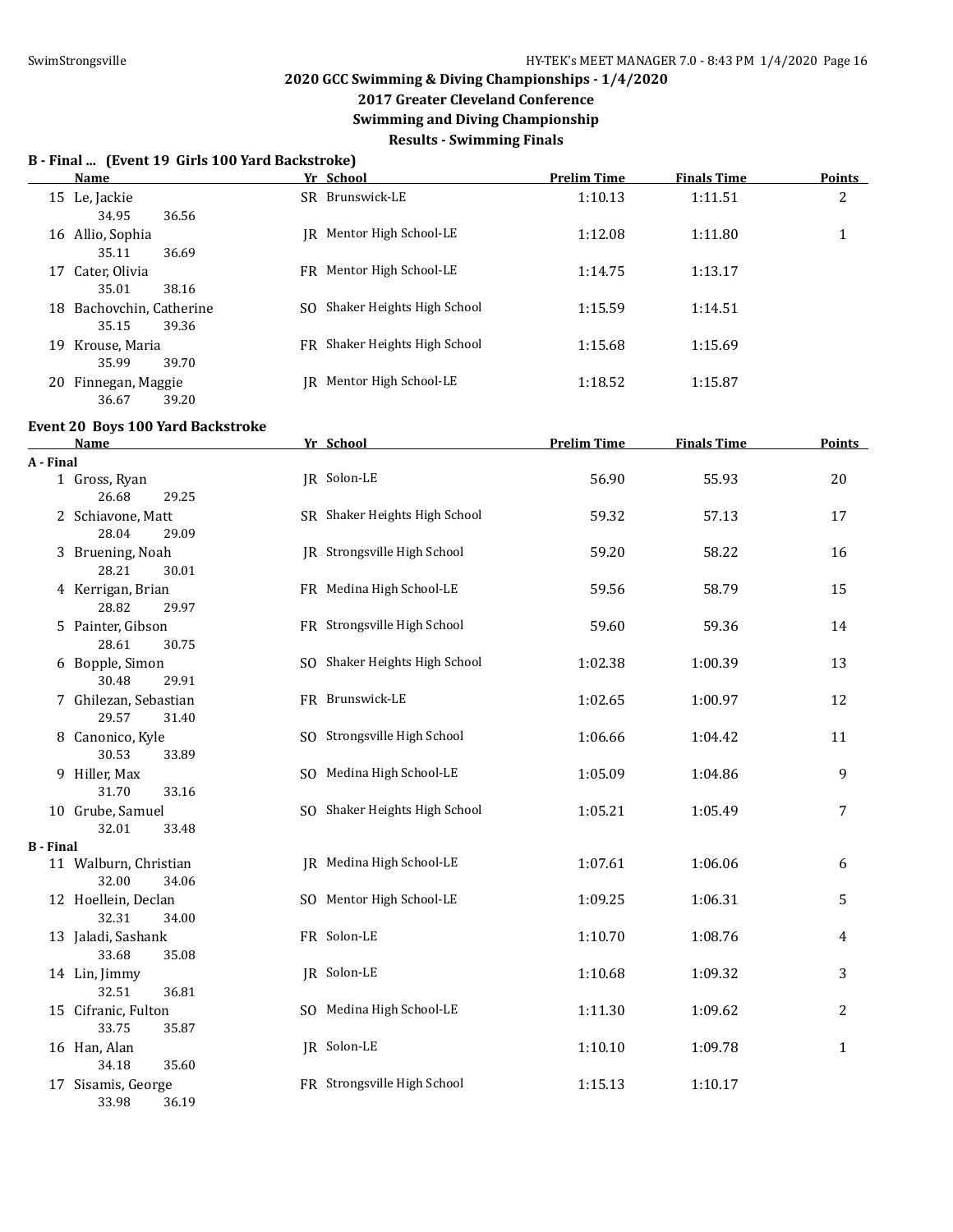# **2017 Greater Cleveland Conference**

**Swimming and Diving Championship**

**Results - Swimming Finals**

|  |  |  |  | B - Final  (Event 20 Boys 100 Yard Backstroke) |  |
|--|--|--|--|------------------------------------------------|--|
|--|--|--|--|------------------------------------------------|--|

|    | Name             | Yr School                     | <b>Prelim Time</b> | <b>Finals Time</b> | <b>Points</b> |
|----|------------------|-------------------------------|--------------------|--------------------|---------------|
| 18 | Berick, William  | SO Shaker Heights High School | 1:11.08            | 1:11.48            |               |
|    | 35.33<br>36.15   |                               |                    |                    |               |
|    | 19 Gravius, Ryan | FR Mentor High School-LE      | 1:12.58            | 1:11.81            |               |
|    | 35.26<br>36.55   |                               |                    |                    |               |
| 20 | Rogonjic, Owen   | FR Mentor High School-LE      | 1:17.32            | 1:15.31            |               |
|    | 36.88<br>38.43   |                               |                    |                    |               |

#### **Event 21 Girls 100 Yard Breaststroke**

|                  | <b>Name</b>                              | Yr School                          | <b>Prelim Time</b> | <b>Finals Time</b> | <b>Points</b> |
|------------------|------------------------------------------|------------------------------------|--------------------|--------------------|---------------|
| A - Final        |                                          |                                    |                    |                    |               |
|                  | 1 Vogel, Morgan<br>32.29<br>35.41        | FR Medina High School-LE           | 1:11.43            | 1:07.70            | 20            |
|                  | 2 Farmer, Erin<br>31.99<br>37.10         | JR Mentor High School-LE           | 1:14.21            | 1:09.09            | 17            |
|                  | 3 Ferris, Bridget<br>34.33<br>38.80      | SO Solon-LE                        | 1:14.96            | 1:13.13            | 16            |
|                  | 4 Kutchel, Abbey<br>34.50<br>39.25       | FR Strongsville High School        | 1:16.21            | 1:13.75            | 15            |
|                  | 5 Junge, Ella<br>34.43<br>39.60          | SR Medina High School-LE           | 1:14.33            | 1:14.03            | 14            |
|                  | 6 Leon, Sydney<br>34.17<br>39.99         | <b>IR</b> Strongsville High School | 1:15.75            | 1:14.16            | 13            |
|                  | 7 Strawser, Emily<br>35.19<br>40.05      | SR Strongsville High School        | 1:16.62            | 1:15.24            | 12            |
|                  | 8 Swanson, Leyna<br>35.23<br>40.60       | FR Brunswick-LE                    | 1:14.58            | 1:15.83            | 11            |
|                  | 9 Hruschak, Ella<br>36.37<br>39.96       | FR Brunswick-LE                    | 1:16.91            | 1:16.33            | 9             |
|                  | 10 Huang, Lizzie<br>36.05<br>41.39       | FR Shaker Heights High School      | 1:17.53            | 1:17.44            | 7             |
| <b>B</b> - Final |                                          |                                    |                    |                    |               |
|                  | 11 Szach, Rilie<br>36.69<br>42.38        | JR Solon-LE                        | 1:22.41            | 1:19.07            | 6             |
|                  | 12 Olpin, Lilly<br>39.04<br>41.49        | FR Solon-LE                        | 1:20.62            | 1:20.53            | 5             |
|                  | 13 O'Connell, Lilly<br>38.10<br>42.53    | JR Brunswick-LE                    | 1:21.53            | 1:20.63            | 4             |
|                  | 14 Ramsier, Jill<br>37.53<br>43.29       | SO Medina High School-LE           | 1:20.98            | 1:20.82            | 3             |
|                  | 15 Rosenfelt, Zoe<br>38.40<br>42.63      | JR Shaker Heights High School      | 1:23.24            | 1:21.03            | $\mathbf{2}$  |
|                  | 16 Ross, Abagail<br>38.28<br>43.77       | SO Mentor High School-LE           | 1:22.58            | 1:22.05            | $\mathbf{1}$  |
|                  | 17 Beck, Regan<br>38.83<br>43.73         | JR Strongsville High School        | 1:25.08            | 1:22.56            |               |
|                  | 18 Burns, AnnaKate<br>39.60<br>45.10     | SO Medina High School-LE           | 1:23.65            | 1:24.70            |               |
|                  | 19 Kiratikosolrak, JJ<br>41.17<br>45.60  | FR Solon-LE                        | 1:28.11            | 1:26.77            |               |
|                  | 20 Hasselbusch, Shelby<br>43.48<br>46.40 | JR Brunswick-LE                    | 1:28.82            | 1:29.88            |               |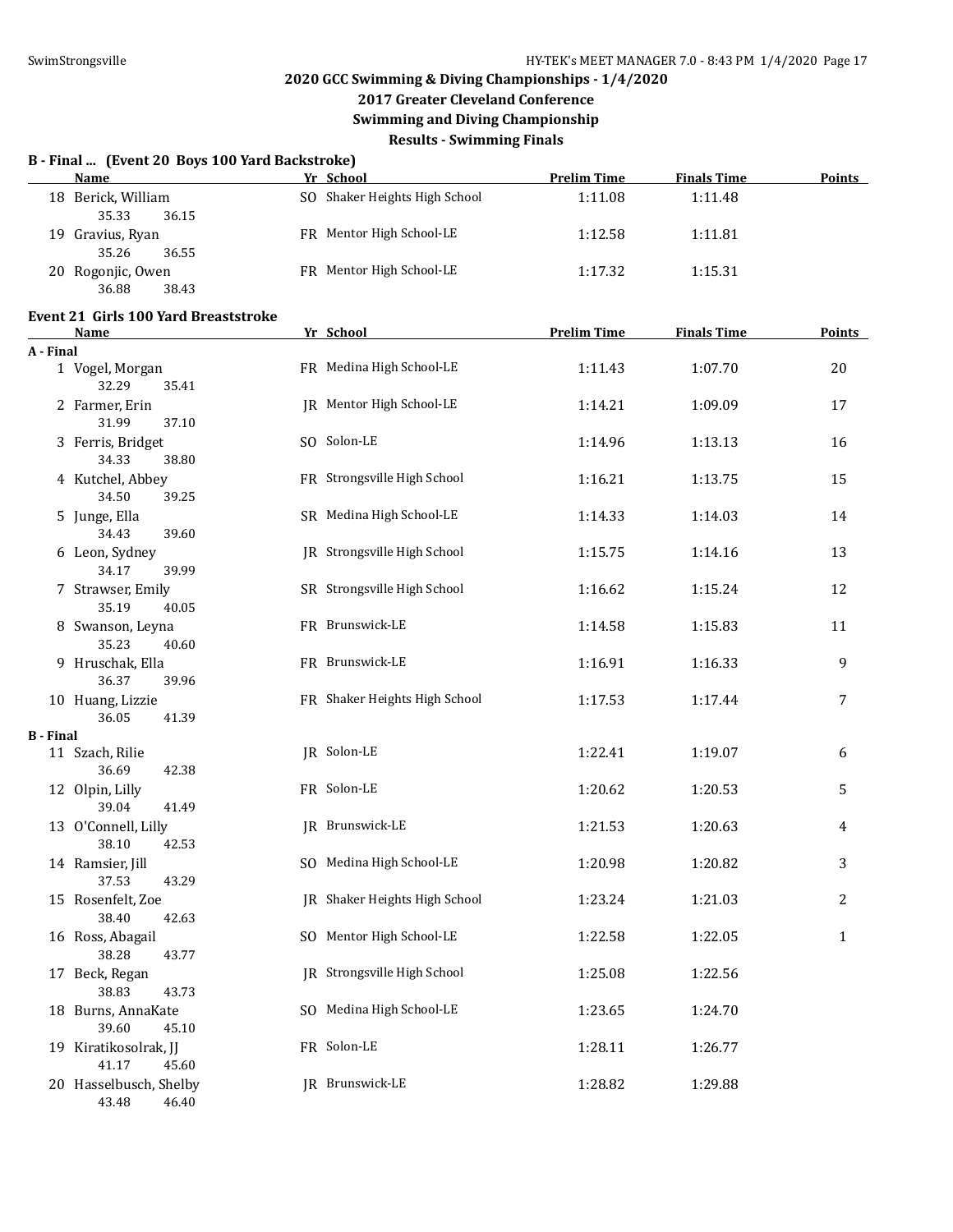## **2020 GCC Swimming & Diving Championships - 1/4/2020 2017 Greater Cleveland Conference**

**Swimming and Diving Championship**

**Results - Swimming Finals**

#### **Event 22 Boys 100 Yard Breaststroke**

**Event 23 Girls 400 Yard Freestyle Relay**

 $\overline{A}$ 

|                  | Name                                    | Yr School                     | <b>Prelim Time</b> | <b>Finals Time</b> | <b>Points</b>  |
|------------------|-----------------------------------------|-------------------------------|--------------------|--------------------|----------------|
| A - Final        |                                         |                               |                    |                    |                |
|                  | 1 Murlin, Charlie<br>28.79<br>32.02     | SR Shaker Heights High School | 1:06.26            | 1:00.81            | 20             |
|                  | 2 Begany, Nick<br>29.16<br>31.94        | FR Strongsville High School   | 1:05.50            | 1:01.10            | 17             |
|                  | 3 Gemmen, Caleb<br>28.63<br>33.75       | SO Mentor High School-LE      | 1:02.28            | 1:02.38            | 16             |
|                  | 4 Gorbachev, Denis<br>29.37<br>33.14    | SR Solon-LE                   | 1:04.83            | 1:02.51            | 15             |
|                  | 5 Perez Reyes, Victor<br>29.23<br>34.04 | SO Solon-LE                   | 1:04.40            | 1:03.27            | 14             |
|                  | 6 Peters, Colin<br>29.22<br>34.61       | SO Strongsville High School   | 1:06.69            | 1:03.83            | 13             |
|                  | 7 Gadd, Colin<br>31.05<br>35.14         | SO Strongsville High School   | 1:06.50            | 1:06.19            | 12             |
|                  | 8 Gabrielsen, Max<br>31.63<br>36.37     | SO Medina High School-LE      | 1:09.10            | 1:08.00            | 11             |
|                  | 9 Pfeifer, Graham<br>32.86<br>36.40     | JR Mentor High School-LE      | 1:08.48            | 1:09.26            | 9              |
|                  | 10 Tackett, Conner<br>33.10<br>36.18    | JR Mentor High School-LE      | 1:10.08            | 1:09.28            | 7              |
| <b>B</b> - Final |                                         |                               |                    |                    |                |
|                  | 11 Mayberry, Conlan<br>31.60<br>36.47   | FR Strongsville High School   | 1:11.95            | 1:08.07            | 6              |
|                  | 12 Bozsvai, Clay<br>32.03<br>37.42      | JR Solon-LE                   | 1:11.40            | 1:09.45            | 5              |
|                  | 13 Szoke, David<br>32.65<br>37.01       | SR Shaker Heights High School | 1:10.29            | 1:09.66            | 4              |
|                  | 14 Jaladi, Srujan<br>32.51<br>38.05     | SR Solon-LE                   | 1:12.45            | 1:10.56            | $\overline{3}$ |
|                  | 15 Morford, Brayden<br>33.80<br>40.65   | FR Medina High School-LE      | 1:12.52            | 1:14.45            | $\overline{2}$ |
|                  | 16 Hobson, Na'Im<br>36.33<br>41.70      | Euclid-OH                     | 1:17.01            | 1:18.03            | $\mathbf{1}$   |
|                  | 17 Maytin, Avery<br>35.96<br>42.11      | SO Shaker Heights High School | 1:17.78            | 1:18.07            |                |
|                  | 18 Coleman, Caden<br>38.17<br>40.56     | FR Mentor High School-LE      | 1:19.05            | 1:18.73            |                |
|                  | 19 Wickes, Nolan<br>36.87<br>44.90      | FR Brunswick-LE               | 1:20.59            | 1:21.77            |                |
|                  | 20 Schiavone, Ben<br>38.95<br>45.11     | FR Shaker Heights High School | 1:24.84            | 1:24.06            |                |
|                  |                                         |                               |                    |                    |                |

| Team  |                            | Relav                | <b>Seed Time</b>       | <b>Finals Time</b>  | Points |
|-------|----------------------------|----------------------|------------------------|---------------------|--------|
| Final |                            |                      |                        |                     |        |
|       | 1 Strongsville High School |                      | 3:39.79                | 3:40.01             | 40     |
|       | 1) Homoki, Jordyn JR       | 2) Seghy, Bridget SR | 3) Merimee, Camille JR | 4) Gadd, Shaelyn SR |        |

25.26 53.10 26.57 57.13 25.47 53.86 26.07 55.92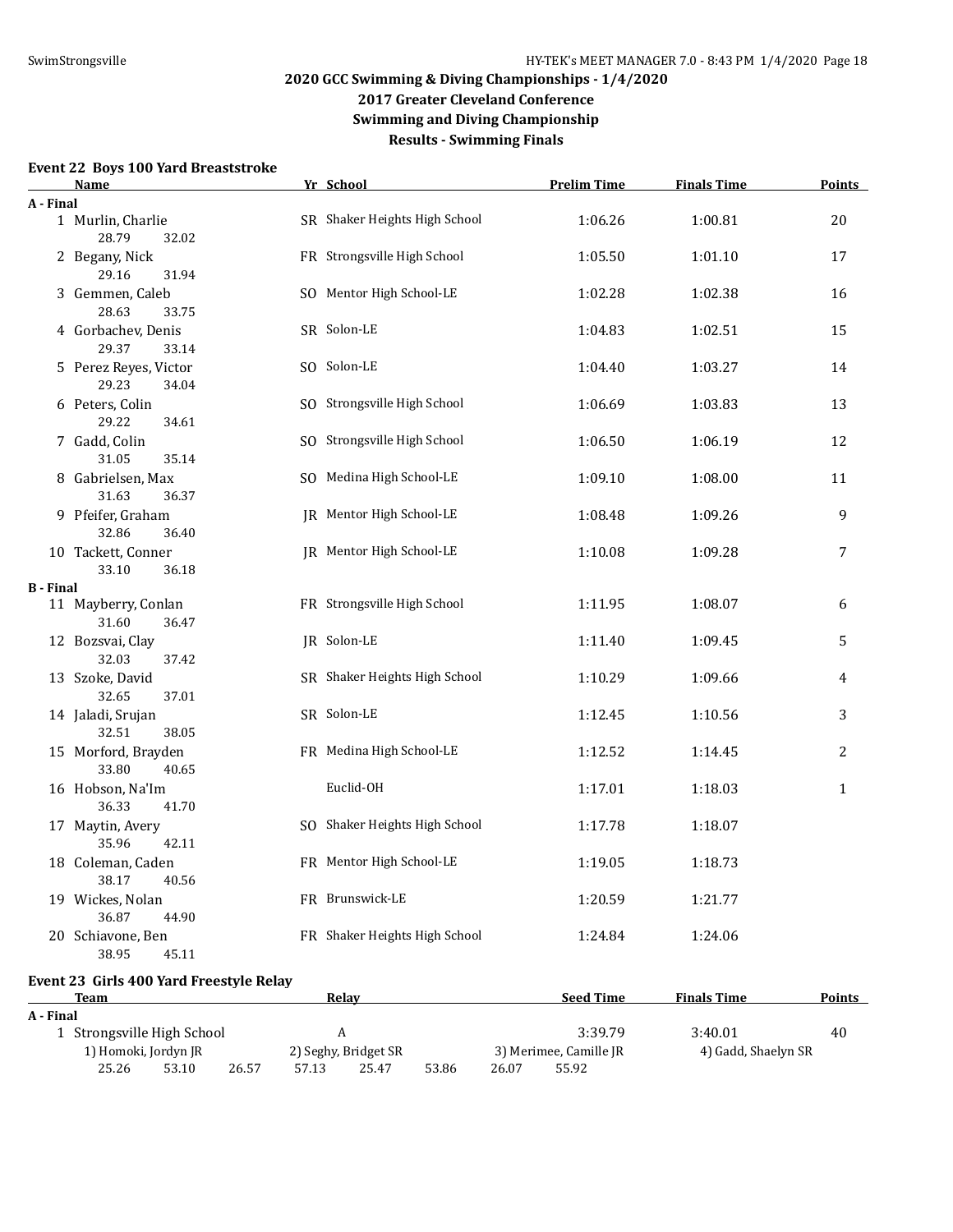## **2017 Greater Cleveland Conference**

**Swimming and Diving Championship**

**Results - Swimming Finals**

#### **A - Final ... (Event 23 Girls 400 Yard Freestyle Relay)**

|                  | <b>Team</b><br><b>Relay</b>                                                               |       |                        |       |         |                     | <b>Seed Time</b>         | <b>Finals Time</b>       | Points        |
|------------------|-------------------------------------------------------------------------------------------|-------|------------------------|-------|---------|---------------------|--------------------------|--------------------------|---------------|
|                  | $\boldsymbol{A}$<br>2 Shaker Heights High School                                          |       |                        |       |         | 3:44.94             | 3:45.05                  | 34                       |               |
|                  | 2) Kuhel, Olivia SO<br>1) Miklos, Kyra FR                                                 |       |                        |       |         | 3) Perry, Maggie SR | 4) Miklos, Natalia SR    |                          |               |
|                  | 26.78<br>56.90                                                                            | 26.98 | 57.48                  | 25.86 | 55.85   | 25.56               | 54.82                    |                          |               |
|                  | 3 Medina High School-LE                                                                   |       | $\boldsymbol{A}$       |       |         |                     | 3:51.23                  | 3:47.91                  | 32            |
|                  | 1) Schoch, Sophie FR                                                                      |       | 2) Stump, Kate JR      |       |         |                     | 3) Vogel, Morgan FR      | 4) Junge, Ella SR        |               |
|                  | 56.33<br>27.19                                                                            | 27.85 | 58.72                  | 27.17 | 57.05   | 26.52               | 55.81                    |                          |               |
|                  | 4 Solon-LE                                                                                |       | $\boldsymbol{A}$       |       |         |                     | 3:51.91                  | 3:48.76                  | 30            |
|                  | 1) DiMatteo, Alexis JR                                                                    |       | 2) Shaker, Ava FR      |       |         |                     | 3) Jones, Hannah FR      | 4) Perlberg, Grace FR    |               |
|                  | 28.18<br>58.26                                                                            | 27.87 | 59.05                  | 28.13 | 58.47   | 25.56               | 52.98                    |                          |               |
|                  | 5 Mentor High School-LE                                                                   |       | $\boldsymbol{A}$       |       |         |                     | 3:53.06                  | 3:52.34                  | 28            |
|                  | 1) Carlson, Annika SR                                                                     |       | 2) Clinton, Grace SR   |       |         |                     | 3) Mastandrea, Summer SR | 4) Dondorfer, Mallory JR |               |
|                  | 27.95<br>58.02                                                                            | 28.45 | 1:00.36                | 27.59 | 57.78   | 26.96               | 56.18                    |                          |               |
|                  | 6 Brunswick-LE                                                                            |       | $\boldsymbol{A}$       |       |         |                     | 3:55.00                  | 3:54.11                  | 26            |
|                  | 1) Truelsch, Jordan SO                                                                    |       | 2) Parr, Isabelle SO   |       |         |                     | 3) Wallace, Lexi SR      | 4) Kijek, Lily SR        |               |
|                  | 27.43<br>57.19                                                                            | 29.04 | 1:00.57                | 27.40 | 58.34   | 27.42               | 58.01                    |                          |               |
| <b>B</b> - Final |                                                                                           |       |                        |       |         |                     |                          |                          |               |
|                  | 9 Strongsville High School                                                                |       | $\, {\bf B}$           |       |         |                     | <b>NT</b>                | 4:14.02                  |               |
|                  | 1) Miller, Jordyn SO                                                                      |       | 2) Telesz, Grace FR    |       |         |                     | 3) Jones, Gabby FR       | 4) Locigno, Cayla SO     |               |
|                  | 29.47<br>1:02.04                                                                          | 28.25 | 1:00.70                | 30.65 | 1:05.00 | 30.58               | 1:06.28                  |                          |               |
|                  | 10 Mentor High School-LE                                                                  |       | $\, {\bf B}$           |       |         |                     | 4:19.20                  | 4:21.10                  |               |
|                  | 1) Ross, Abagail SO                                                                       |       | 2) Chicone, Molly FR   |       |         |                     | 3) Cater, Olivia FR      | 4) Nedlik, Suzanne SR    |               |
|                  | 32.02<br>1:06.93                                                                          | 30.49 | 1:05.74                | 31.92 | 1:06.48 | 29.58               | 1:01.95                  |                          |               |
|                  | 11 Solon-LE                                                                               |       | $\, {\bf B}$           |       |         |                     | 4:13.48                  | 4:27.86                  |               |
|                  | 1) Wankhade, Esha JR                                                                      |       | 2) Molyneaux, Kate FR  |       |         |                     | 3) Yang, Olivia SR       | 4) Campbell, Maggie SR   |               |
|                  | 30.87<br>1:04.91                                                                          | 31.27 | 1:05.44                | 31.36 | 1:06.33 | 33.29               | 1:11.18                  |                          |               |
|                  | 12 Medina High School-LE                                                                  |       | $\, {\bf B}$           |       |         |                     | 4:38.00                  | 4:36.53                  |               |
|                  | 1) Ramsier, Anna FR                                                                       |       | 2) Mack, Lexxi SO      |       |         |                     | 3) Tondra, Emily FR      | 4) Burns, AnnaKate SO    |               |
|                  | 31.22<br>1:06.34                                                                          | 34.10 | 1:12.47                | 32.57 | 1:09.75 | 32.39               | 1:07.97                  |                          |               |
|                  | 13 Shaker Heights High School                                                             |       | B                      |       |         |                     | <b>NT</b>                | 4:46.42                  |               |
|                  | 1) Malone, Helen SO                                                                       |       | 2) Brogan, Maeve FR    |       |         |                     | 3) Burton, Lila SO       | 4) Dodson, Angela SO     |               |
|                  | 33.04<br>1:11.49                                                                          | 35.37 | 1:14.33                | 32.75 | 1:10.41 | 34.15               | 1:10.19                  |                          |               |
|                  |                                                                                           |       |                        |       |         |                     |                          |                          |               |
|                  | Event 24 Boys 400 Yard Freestyle Relay                                                    |       |                        |       |         |                     |                          |                          |               |
|                  | <b>Team</b><br>the control of the control of the control of the control of the control of |       | <b>Relay</b>           |       |         |                     | <b>Seed Time</b>         | <b>Finals Time</b>       | <b>Points</b> |
| A - Final        |                                                                                           |       |                        |       |         |                     |                          |                          |               |
|                  | 1 Strongsville High School                                                                |       | $\boldsymbol{A}$       |       |         |                     | 3:19.36                  | 3:18.58                  | 40            |
|                  | 1) Arslanian, Andrew JR                                                                   |       | 2) Sachelarie, Alex JR |       |         |                     | 3) Peters, Colin SO      | 4) Zaleski, Jaden JR     |               |
|                  | 23.18<br>48.32                                                                            | 23.29 | 49.77                  | 24.35 | 51.97   | 22.56               | 48.52                    |                          |               |
|                  | 2 Solon-LE                                                                                |       | A                      |       |         |                     | 3:22.45                  | 3:21.76                  | 34            |
|                  | 1) Gross, Ryan JR                                                                         |       | 2) Tavens, Henry SO    |       |         |                     | 3) Shaker, Isaac JR      | 4) Gorbachev, Denis SR   |               |
|                  | 23.54<br>50.65                                                                            | 23.25 | 48.74                  | 23.84 | 50.86   | 24.60               | 51.51                    |                          |               |
|                  | 3 Medina High School-LE                                                                   |       | $\boldsymbol{A}$       |       |         |                     | 3:22.11                  | 3:25.19                  | 32            |
|                  | 1) Bottoni, Dominick SR                                                                   |       | 2) Kupec, Joe FR       |       |         |                     | 3) Tome, Lucas SO        | 4) Cuppett, Brian SR     |               |
|                  | 24.27<br>51.06                                                                            | 24.92 | 52.52                  | 24.50 | 52.04   | 23.23               | 49.57                    |                          |               |
|                  | 4 Shaker Heights High School                                                              |       | $\boldsymbol{A}$       |       |         |                     | 3:35.86                  | 3:35.95                  | 30            |
|                  | 1) de Lima, Lucas SR                                                                      |       | 2) Szoke, David SR     |       |         |                     | 3) Schiavone, Matt SR    | 4) Poggio, Nico SR       |               |
|                  | 25.80<br>54.96                                                                            | 26.08 | 55.53                  | 25.62 | 54.19   | 23.76               | 51.27                    |                          |               |
|                  | 5 Mentor High School-LE                                                                   |       | A                      |       |         |                     | 3:38.66                  | 3:39.39                  | 28            |
|                  | 1) Gravius, Andy FR                                                                       |       | 2) Meyer, Kevin SO     |       |         |                     | 3) Raser, Paul SO        | 4) Gemmen, Caleb SO      |               |

26.50 55.37 26.78 55.48 25.11 54.03 25.59 54.51